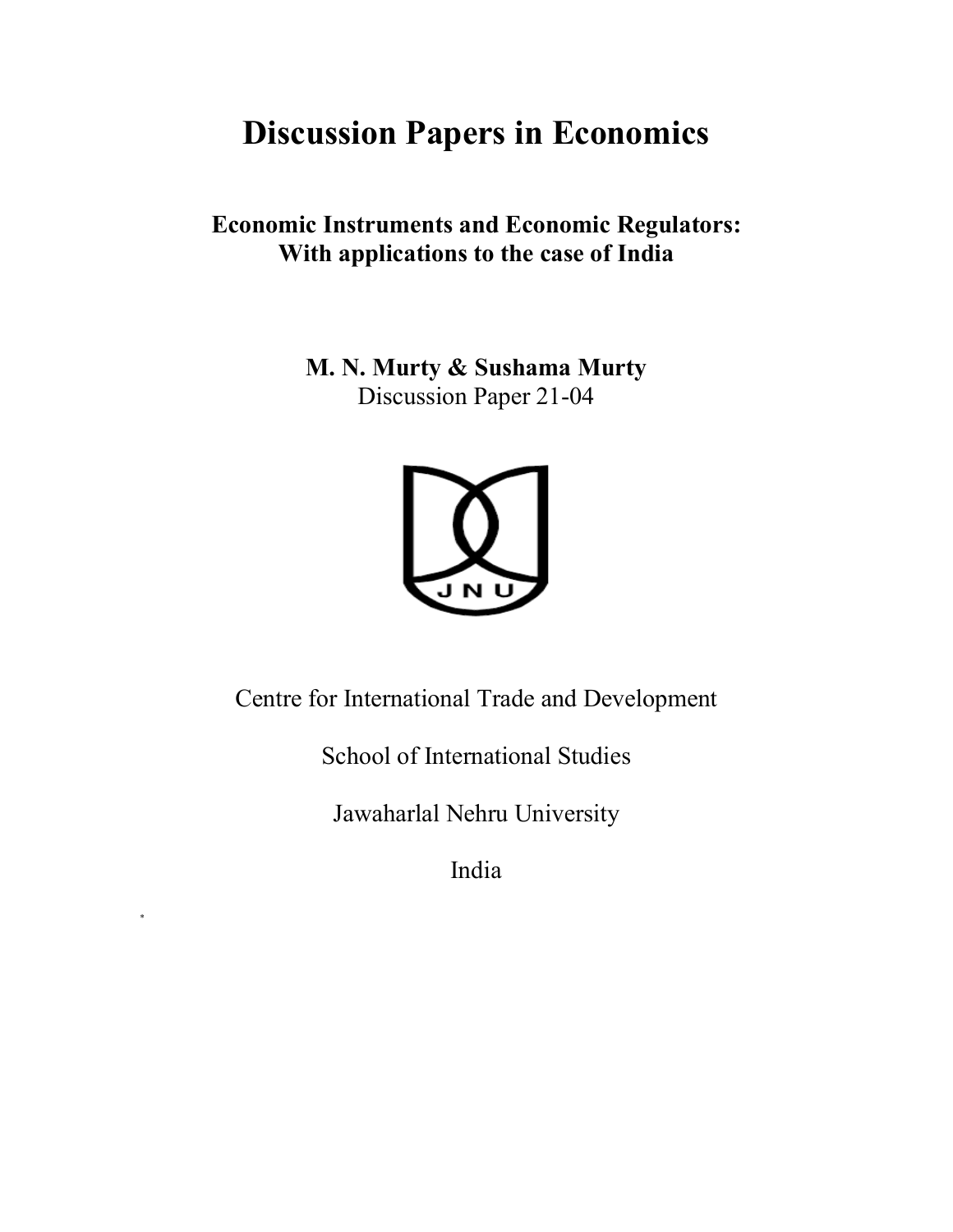## **Economic Instruments and Economic Regulators: With applications to the case of India**

**M. N. Murty1 and Sushama Murty2**

## Abstract:

In India, given the constitutional provision for protection of property rights to clean environment, the government has enacted a number of laws for environmental management. The presence of these laws has made it mandatory for the economic regulators: government, market and communities to use various economic instruments to realize the environmental objectives. Government uses both the indirect second-best budgetary policy instruments and the direct policy instruments such as pollution taxes and permits to control environmental externalities. The market as a regulator provides incentives to consumers, producers, and stockholders to control pollution by influencing market prices, providing a platform for expression of demands by consumers for more environmentally friendly goods, and by incentivising firms to adopt technologies conducive to environment. Laws protecting private ownership of property serve also as protectors of environment by making people liable for the damages they cause to others' property, e.g., through insurance markets for environmental damages. Communities as regulators assume importance when the government and the market fail in the efficient management of environmental resources.

 <sup>1</sup> **Professor Retired, Institute of Economic Growth, Delhi University Enclave, Delhi** 

<sup>2</sup> **Professor, School of International Studies, CITD, Jawaharlal Nehru University, Delhi.**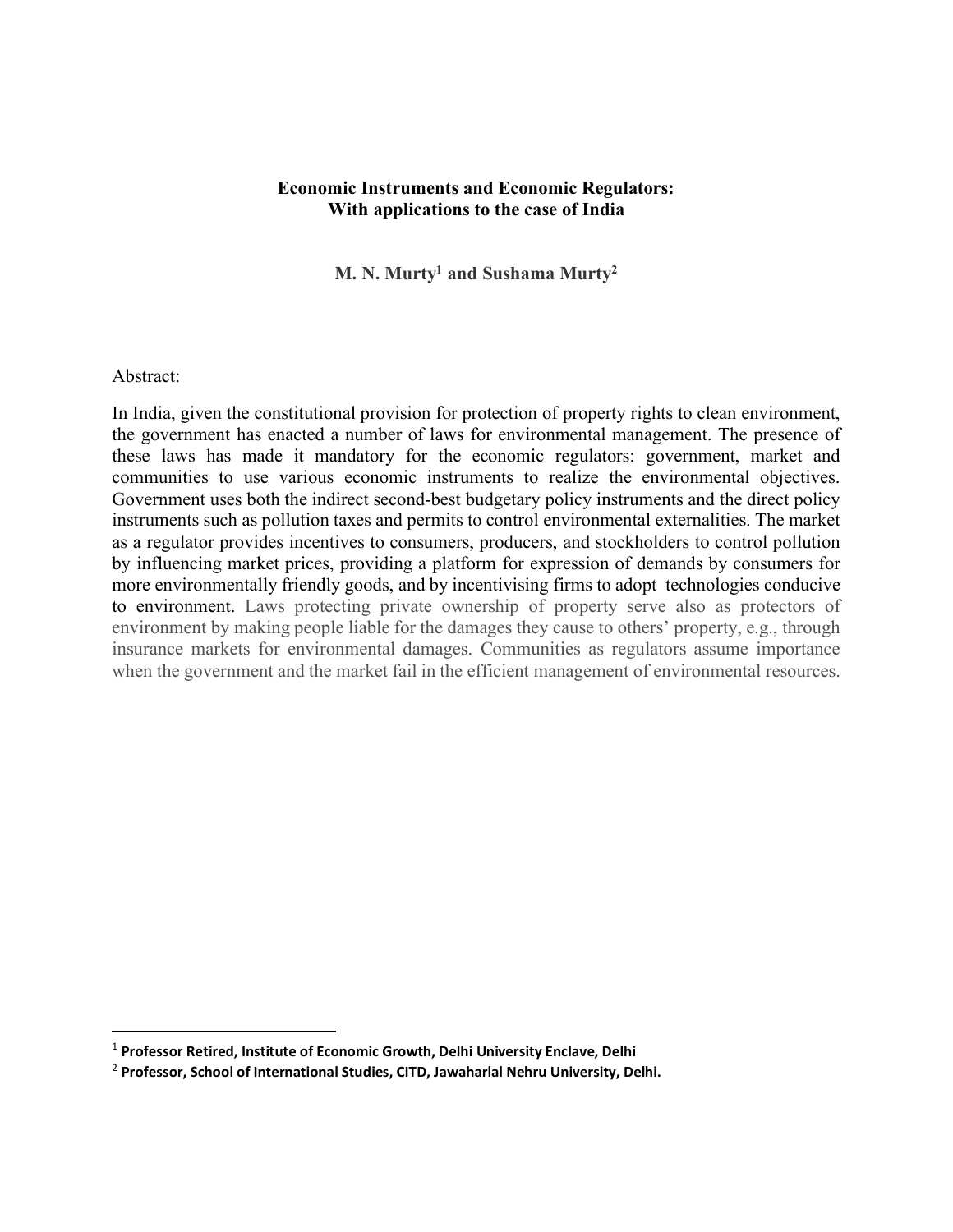#### **I Introduction**

Government, markets and communities are economic regulators, which use a variety of regulatory instruments for enhancing social welfare. Given the laws protecting property rights/freedom of the people in making consumption and production decisions in the economy, the market driven prices of goods and services guide the consumers in making consumption decisions that maximize their utility and the producers in making production decisions that maximize their profits. However, the market and its regulatory instruments of prices fail to realize and secure, on their own, the socially desired income distribution with the guaranteed minimum living standards to the poor and the other larger societal objectives like the sustainable management of environment. The government with its normal budgetary policies and specific legislations/acts uses policy instruments that are either substitutes for or complements to market prices for realizing the larger societal objectives. Further, given the laws protecting the property rights to clean environment and the presence of local common property resources, local communities often act as regulators when market and government fail to protect their property rights.

Government is by far a major regulator using prices, quantities, taxes, subsidies and public expenditures as instruments for achieving its objectives of social welfare maximization and environmental sustainability. Price instruments are used for regulating the supply and demand of essential services/commodities. These essential services, known also as public utility services, are supplied by institutions specially created as semi-autonomous bodies through special legislations enacted by the federal/central and provincial/state legislatures in India. Quantity instruments are used by the government to ensure that there are always supplies of some essential goods such as food and fuel to the poor households and essential inputs to agriculture and industry. The quantity restrictions on imports and exports of certain commodities are imposed by the government for achieving the trade policy objectives. Quantity instruments are also used to directly achieve the environmental objectives of reducing air and water pollution in the country.

Budgetary policy instruments of taxes and subsidies and public expenditures are used by the government to achieve efficiency, equity and environmental objectives. Traditional budgetary policies of government require some correction to deal with environmental externalities. Such corrections are achieved by extending the traditional budgetary policies of government to include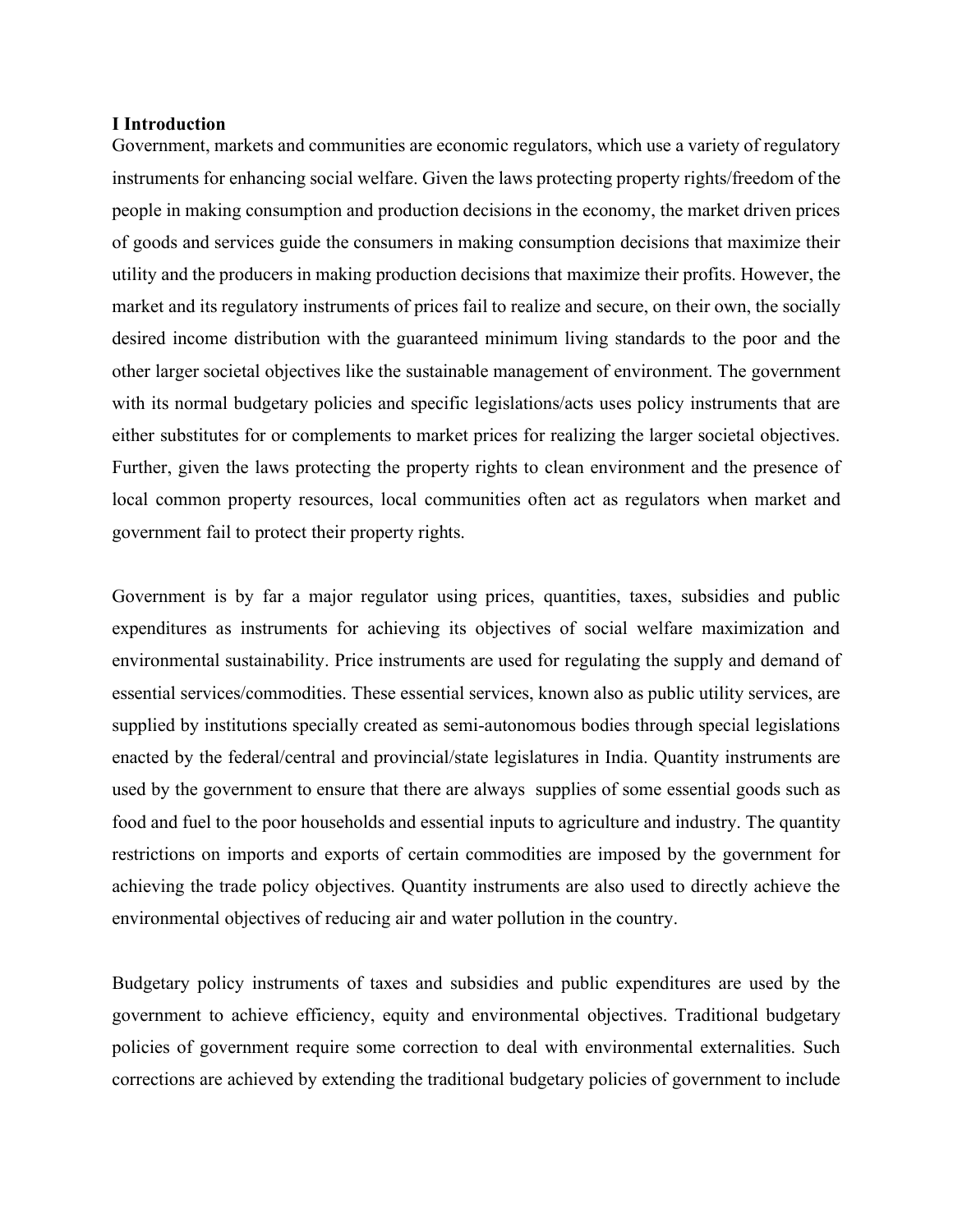environmental taxes and subsidies and environmental public expenditures. The government of India was not originally empowered by the constitution to directly deal with environmental problems through its normal budgetary policy. However, over the years, specific laws have been enacted that have empowered the government to use direct environmental policy instruments such as pollution tax, market for tradable permits and command and control instruments. However, the use of these instruments has budgetary consequences, when studied in a general equilibrium framework. The revenue generated by the government from using direct environmental policy instruments can be used to finance public expenditures for development and environmental projects. A global carbon tax or a global market for tradeable carbon permits for controlling the global externality problem of greenhouse gases can also become an important source of revenue to national governments when the revenue generated by these instruments and collected by a relevant international organization is distributed among member countries on the basis of fairness or achievements in carbon reductions. International acceptability of these instruments depends on fair sharing of revenue generated by them by member countries.

## **2. Provision of Public Utility Services and Government**

Public utilities are the regulatory institutions of the government that regulate the supply of essential services. The supply of these services, if left to free markets, has a tendency to lead to formation of natural monopolies, which are detrimental to consumer interests – they result in higher prices and lower supplies of these services. Public utilities are created therefore to safe guard the consumers with the intervention of government or a public authority. They are generally created under the special legislation by Parliament or state legislatures. In India, electricity boards, water supply undertakings, road transport authorities etc. are created by the special acts of state legislatures. Indian Railways are set up under a special act of Parliament.

Public utilities are autonomous institutions having freedom to decide the price policies for supplying essential services such as water for industrial and household uses, electricity for households, industrial and agricultural purposes, postal services, telecommunications, transport services, health services etc. As in the case of the general budgetary policies of the government, criteria employed for fixing the prices by these public utilities are based on promoting the efficiency and redistribution objectives of the government. The prices are normally fixed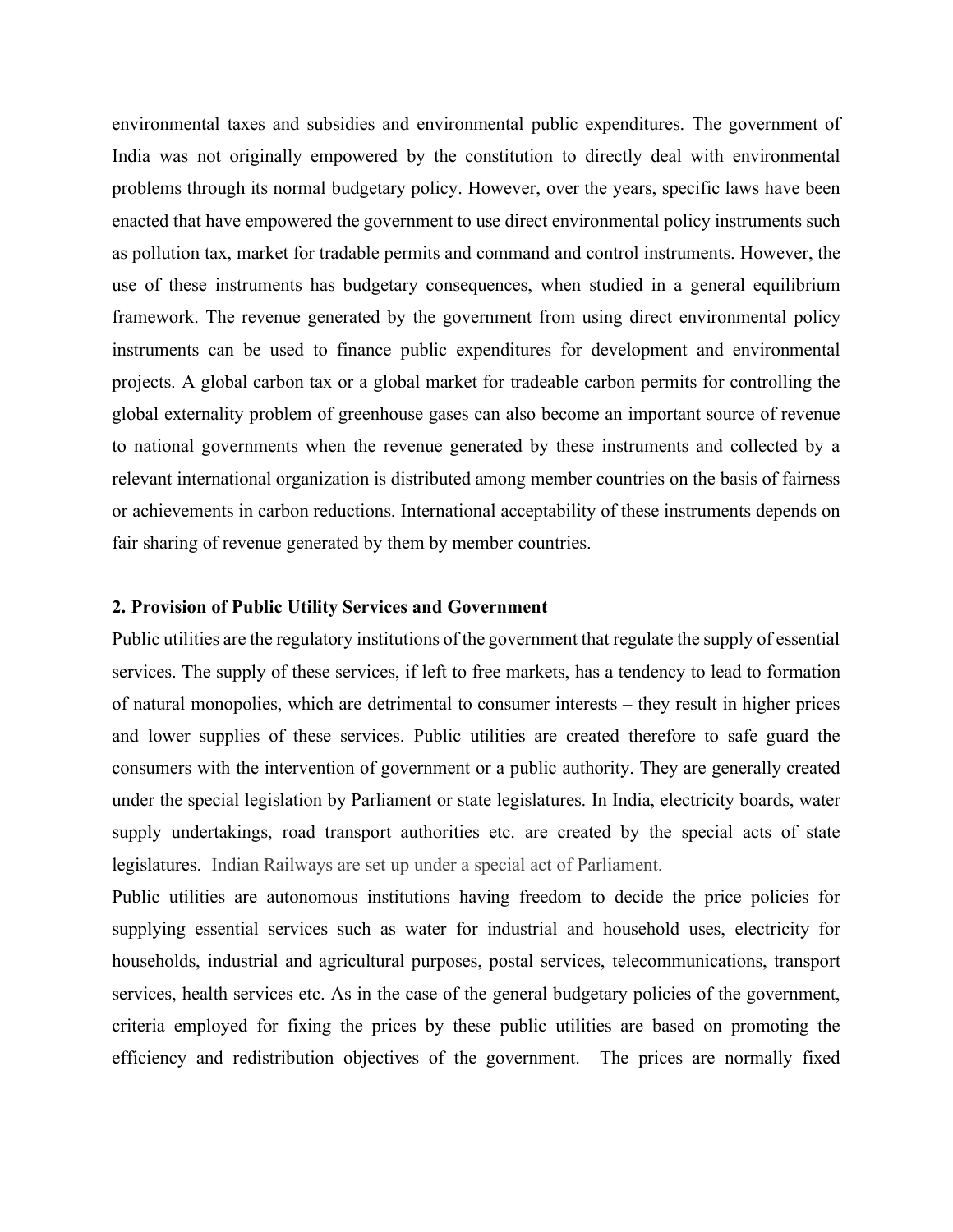independently by the utilities as autonomous bodies and sometimes with supplementary support of the budgetary policies of the general government.

One of the characteristics of public utilities is that they supply jointly a number of services with non-decreasing returns to scale. The cost structure of a utility is such that there are both joint costs for all the services it supplies and a cost attributable to each service. In view of this, a public utility has to consider different regulatory approaches for fixing prices for the services it supplies. The approaches normally used are<sup>3</sup> (i) full-cost pricing or first-best pricing with a balanced budget (ii) two-tier pricing with full cost pricing and over all subsidy, (iii) second-best pricing and (iv) pricing with cross subsidization and overall budgetary deficit. Full cost prices imply that the utility recovers the complete cost of supplying each service so that its budget is balanced. Full cost recovery by the utility ensures competitive supply and efficiency. Full-cost pricing while ensuring efficiency may result in very high prices for some services which are normally availed by poor and disadvantaged people. This in turn works against the redistributive or equity objective of the utility. A two-tier pricing approach involves the utility charging full-cost prices and the general government giving subsidies to services generally availed by the poor. Thus, this pricing scheme helps in achieve both the objectives of efficiency and equity. Second-best pricing involves pricing with budget-balancing and cross subsidization of utility services. This scheme achieves the equity objective while also recognizing that there are trade-offs in achieving the objectives of equity and efficiency. This approach may result in implicit cross subsidization with prices of some utility services fixed on cost-plus basis (above the cost of provisioning of the utility service), while others receiving subsidies. Finally, prices involving cross subsidies and over all budgetary deficit requires linking utility pricing with the general/aggregate expenditure policy of government. The government finances or compensates the budgetary deficits of utilities arising out of subsidies given to certain services to achieve equity objective. Public utilities in India use some of these approaches for charging prices for their services.

The State Electricity Boards (SEBs), which are the public utilities supplying electricity in India, levy tariffs following the budgetary policy of cross subsidization with the budgetary support of state governments to finance budgetary deficits. A SEB follows the policy of discriminatory pricing charging different prices for different users. Industries are supplied at higher prices on the

<sup>&</sup>lt;sup>3</sup> See Jha, Murty and Satya Paul (1990)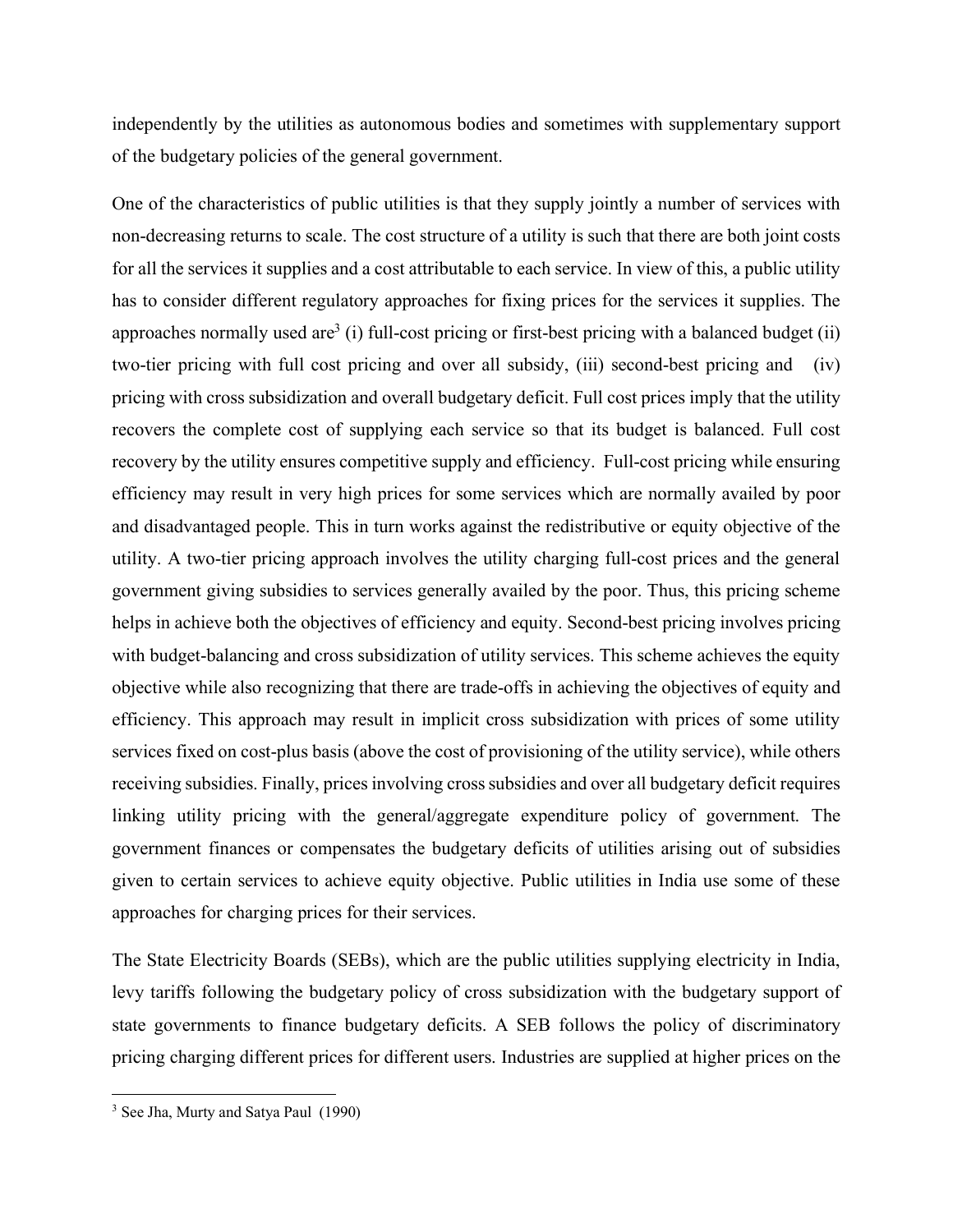cost-plus basis while households are supplied at subsidized prices. There is also non-linear pricing with respect to units of consumption by the users, i.e., the price of the utility varies with the level of consumption by the users. In the case of electricity subsidy for ground water irrigation, the difference between the actual cost of generation and distribution and the tariff charged is a subsidy benefitting the farmers. However, the cost of this subsidy is entirely born by other users of electricity (industry and households) if SEB follows the policy of cross subsidization with balanced budget. If SEB has budgetary deficit due to power subsidy even after some cross subsidization and if it is funded from general state government budget, the general tax payer bears part of the burden of subsidy.

Municipal water supply undertakings also follow the policy of discriminatory prices. They charge higher prices for industry and subsidized prices for households with non-linear pricing with respect to units of consumption. The state governments subsidize the use of water for irrigation by farmers from two sources: canal and ground water. The cost of canal irrigation consists of costs of infrastructure and maintenance and the distribution cost. The irrigation fees charged by the government by covering only a small part of the maintenance cost and ignoring very high infrastructure cost results in a huge subsidy to the farmers. The subsidies for ground water irrigation, to the farmers, take the form of very low or zero power tariffs charged by SEBs for pumping water.

In the case of railway services in India, the Railway Board follows the approach of cross subsidization with deficit budget for fixing prices for its services: passenger and goods traffic. The railway budget forms the part of Union budget, with the latter absorbing the budgetary deficit of the former. The Indian Railways provides an overall 45 percent subsidy implying that it recovers only 55 percent of its cost from its users. This subsidy mainly takes the form of cross subsidization from the revenue it earns from goods traffic and a net budget deficit absorbed by the union budget.

The Indian postal department (IPD) follows the approach of cross-subsidization with budgetary deficit for fixing the prices for services it offers. That means that subsidies on some of its services are financed partly from cross-subsidization and partly from general government revenue. This approach is justified if the IPD as public utility along with its subsidizer, the Union government,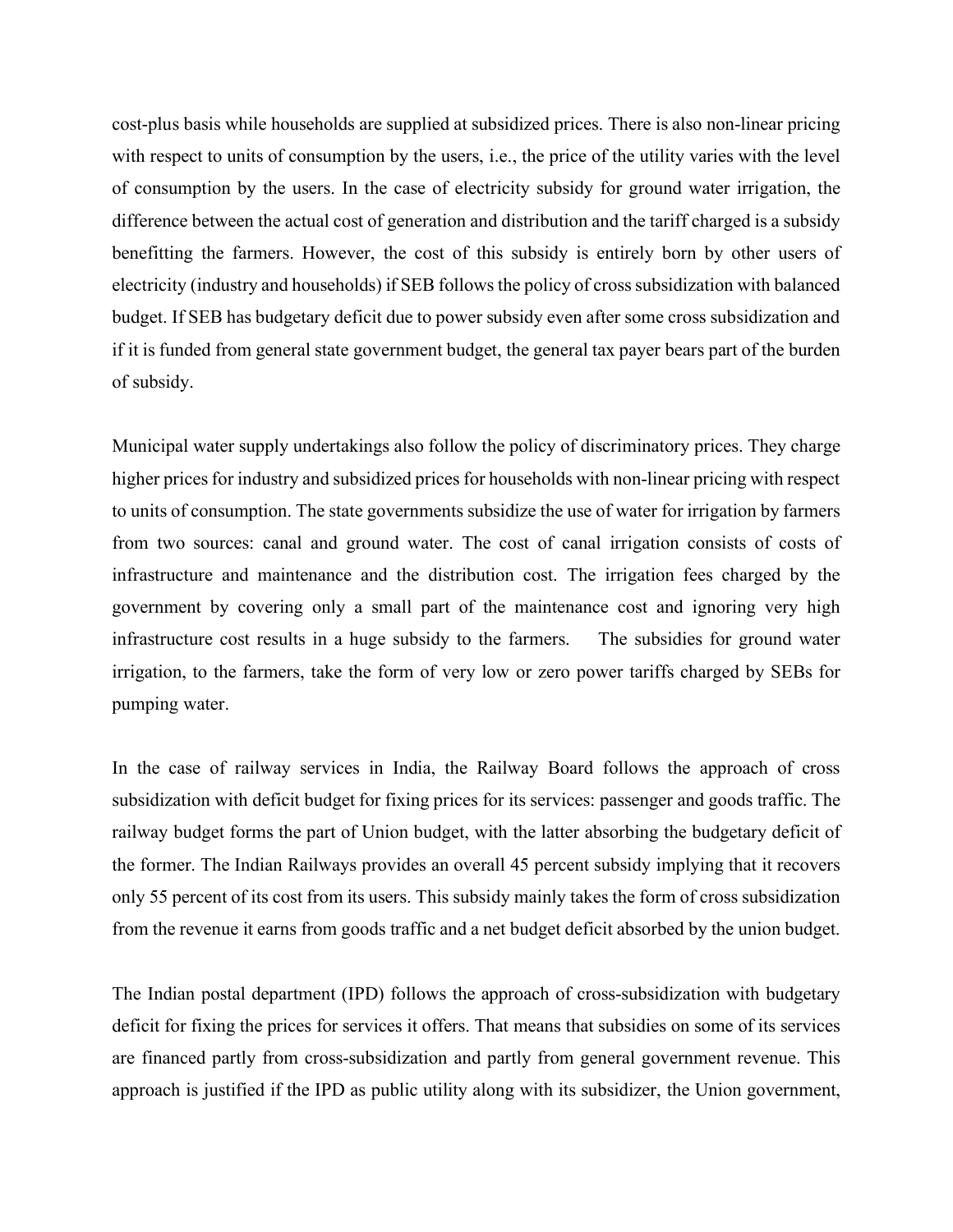has the objectives of efficiency and equity. The estimates of distribution of demand by sector for postal services show that household sector consumes 70 per cent of unregistered mail services and 30 per cent of registered mail services. If the government has distributional preferences in favor of consumption of postal services by household sector in comparison to its own consumption and consumption by business sector, these preferences have to be reflected in the prices it charges for various services.

#### **3. Environment and Budgetary Policies of Government**

## **3.1 Environmental Taxes and Transfers4**

In a world with no externality problems, the second fundamental theorem of welfare economics states that any Pareto optimum can be decentralised as a competitive equilibrium provided the government can implement a system of personalised lump-sum taxes/transfers. Thus, in particular, the Pareto optimum that maximises social welfare, which is based on equity considerations, can be decentralised with these instruments. In that sense, these instruments promote the equity objective of the government. Additionally, lump-sum taxes can also be used when the government has expenditure requirements, for example, for providing public goods. These are often called the first-best instruments of tax policies as use of these instruments does not involve distortions – dead-weight losses – for the economy. Noting that negative personalised lump-sum taxes are positive personalised lump-sum transfers, the Walras law implies that, at such a competitive equilibrium, the government budget is balanced, i.e., these lump-sum taxes and transfers are selffinancing:

$$
T = \sum_{h=1}^{H} r^h
$$

where T is the government's a-priori revenue requirement,  $r<sup>h</sup>$  is the personalised lump-sum tax levied on consumer  $h$ , and  $H$  is the number of consumers. If someone is receiving a transfer, i.e., if  $r^h$  < 0 for some h, then somebody else in the economy must have been taxed, i.e.,  $r^{h'} > 0$  for some consumer  $h'$ .

In a world with an externality where environmental tax (Pigouvian tax) is employed as an instrument of externality correction, the second welfare theorem counterpart would state that a

<sup>4</sup> See Sushama Murty (2019) for more details.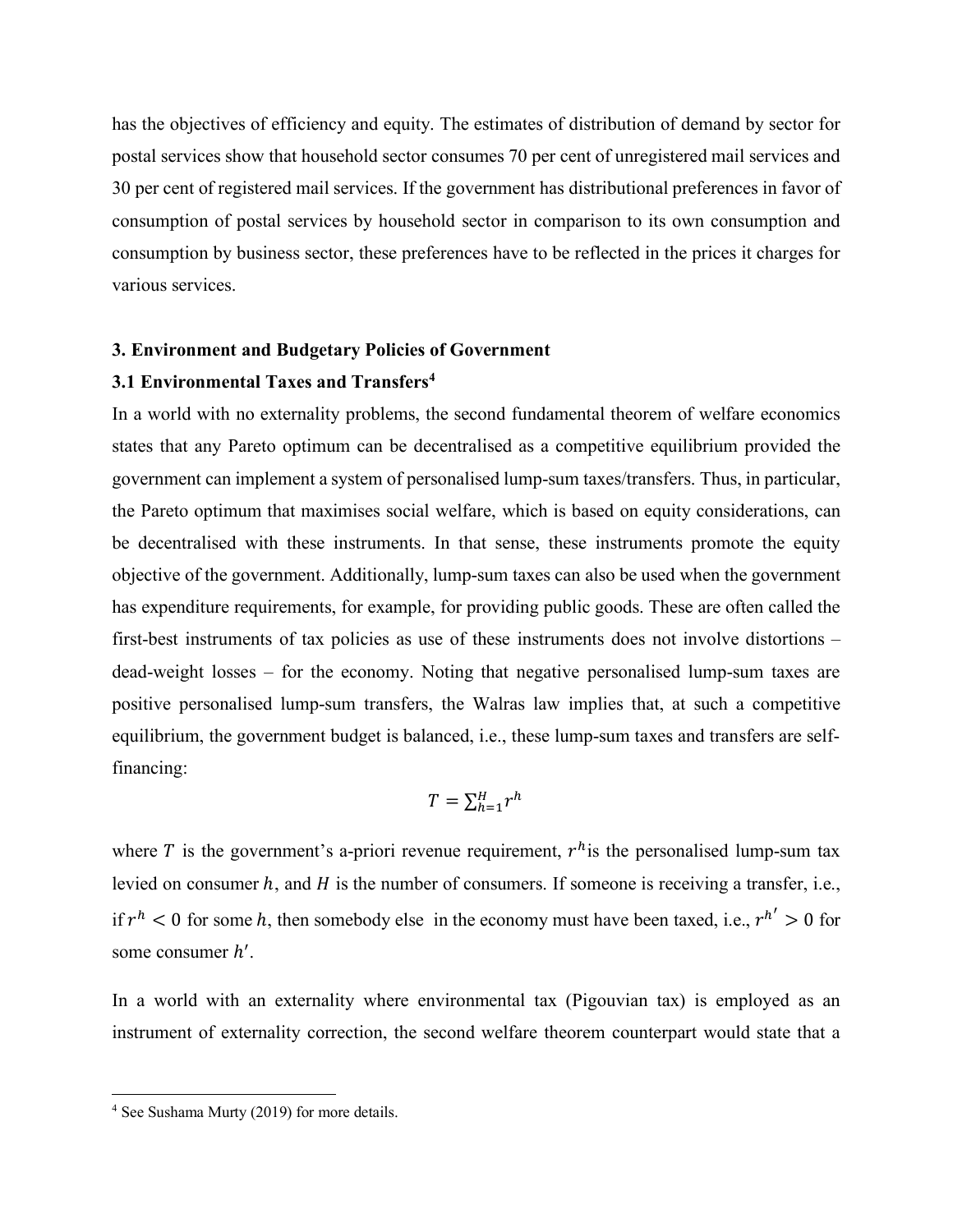Pareto optimum can be achieved with an environmental tax provided the government can also implement a system of personalised lump-sum taxes/transfers. Analogous to the case where there are no externalities, personalised lump-sum taxes/transfers continue to be instruments that help attain the redistributive/equity and revenue-raising objectives of the government, while the Pigouvian tax is fixed at a level that reflects the social marginal damage caused by the externality. The Walras law implies that the government's budget will be balanced at such an equilibrium: the revenue from environmental taxation and personalised lump-sum taxation will be equal to the government's revenue requirements:

$$
T = \sum_{h=1}^{H} r^h + \tau \sum_{h=1}^{H} x_E^h
$$

where, assuming a public-good type consumption externality,  $\tau$  is the environmental tax rate and  $x_E^h$  is the consumption by consumer h of the externality causing commodity. Once again, the personalised lump-sum taxes can be negative or positive. Thus, it does not follow that decentralisation of a Pareto optimum with externalities as a competitive equilibrium with environmental taxation implies that revenue from environmental taxation is always to be used for making positive transfers to all consumers, i.e.,  $r^h < 0$ . Redistribution and revenue-raising objectives may prevail and imply that there could still be a social need for positive lump-sum taxation of some consumers, i.e., there could still be some consumer  $h'$  such that  $r^{h'} > 0$ .

## **3.2 Second Best Revenue Policies of Government and Environmental Taxes**

A second-best situation arises when the first-best instruments of taxation such as personalised lump-sum transfers/taxes cannot be implemented due to informational constraints. These instruments are not incentive compatible, in that, if government relies on people to indicate their true wealth status then, under many popular equity criteria employed by the government, there are incentives for people to under-report their wealth to escape personalised lump-sum taxation and to benefit from positive personalised lump-sum transfers. In such situations, the government will have to abandon these first-best instruments and take recourse to more incentive compatible tax instruments such as commodity taxes and personal income tax to meet both its revenue and redistribution objectives. This is because all consumers face the same commodity tax rates when they buy goods and a common personal income tax schedule. However, such tax systems are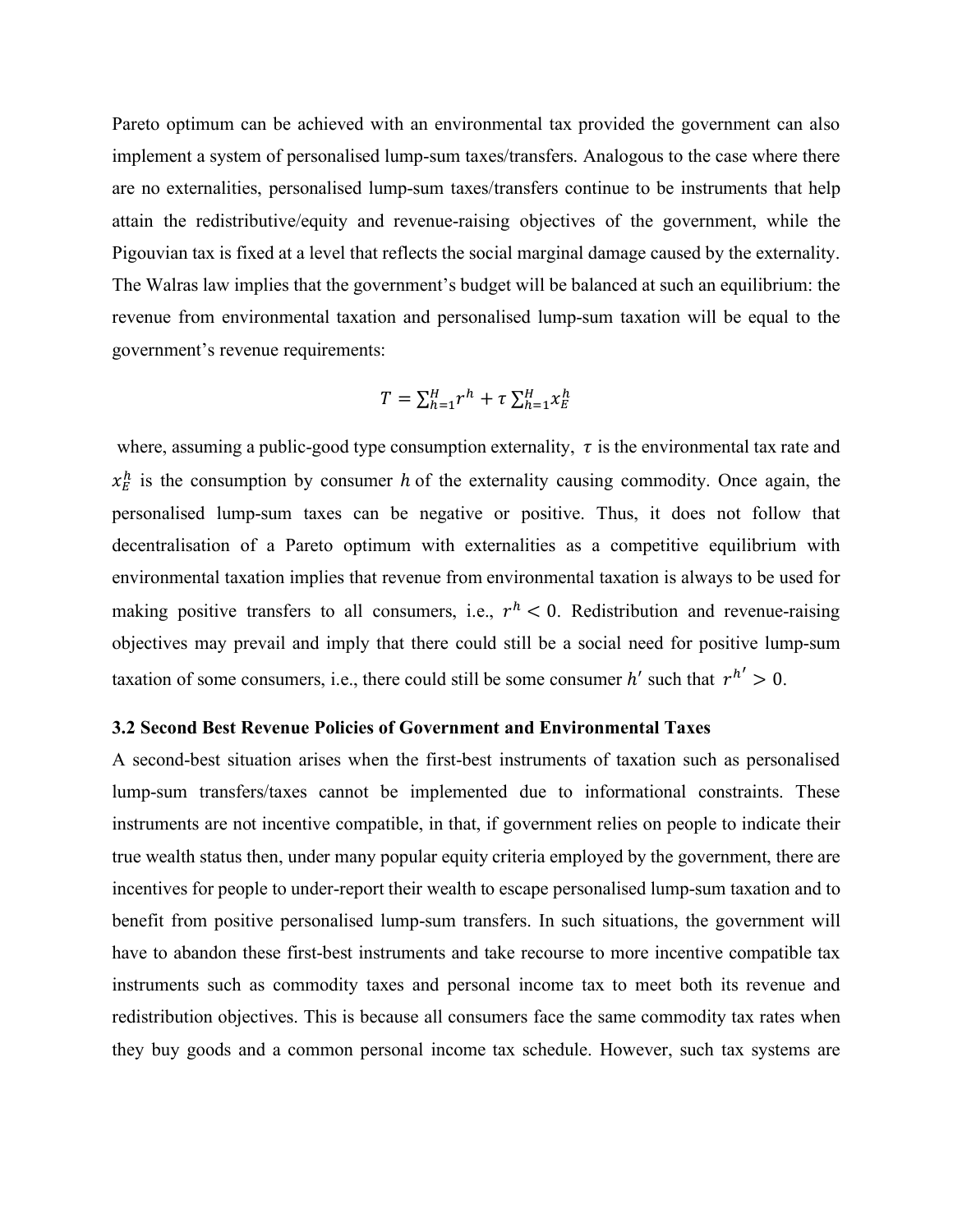distortionary as they further government's revenue and redistribution objectives at the cost of compromising on Pareto efficiency, i.e., they involve some deadweight/efficiency losses.

The Many Person Ramsey Rule (MPRR)<sup>5</sup> of taxation reveals that such a tax structure will balance the trade-offs between the objectives of equity and efficiency<sup>6</sup>. To promote equity criterion, intuitively it implies that such a tax structure will encourage (discourage) more the consumption of those commodities which are consumed by poor (rich). On the other hand, to promote the efficiency criteria, it implies encourage (discourage) the consumption of commodities with high (low) price elasticities of demand. Note that, often goods with inelastic demands are necessities that are disproportionately consumed by the poor who are the people whom the society values more. Hence, trade-offs between equity and Pareto efficiency are inherent in designing secondbest optimal commodity taxes.

The common income tax schedule faced by all income earners could be highly non-linear (with the marginal tax rate varying with the level of income earned) to promote redistributive objectives of the government – for example, marginal tax rates could be high for people earning higher incomes because the government's social welfare weight/value given to an additional unit of consumption by such income earners is low. The design of the optimal personal income tax schedule also involves equity-efficiency trade-offs. Higher marginal tax rates have disincentive effects on labor supply and can shrink the size of the economy's GDP7 .

Moreover, Mirrlees 1971 and Diamond and Mirrlees 1971 show that second-best optimal tax policies are production efficient, i.e., they lead to production on the frontier of the economy's aggregate technology. An implication of this is that, second-best optimal commodity taxes should involve no taxation of transactions between firms in intermediate inputs. A direct real world policy implementation of this prescription takes the form of tax credits/rebates given to producers on all the taxes they pay on purchase of inputs.

In a second-best world with environmental externalities, commodity taxes serve the purpose of not only redistribution and revenue generation for the government but also of externality correction.

 $\overline{a}$ 

<sup>&</sup>lt;sup>5</sup> See Atkinson and Stiglitz (1979)

<sup>6</sup> See Diamond and Mirrlees (1972a, 1972b)

<sup>7</sup> See Mirrlees (1971)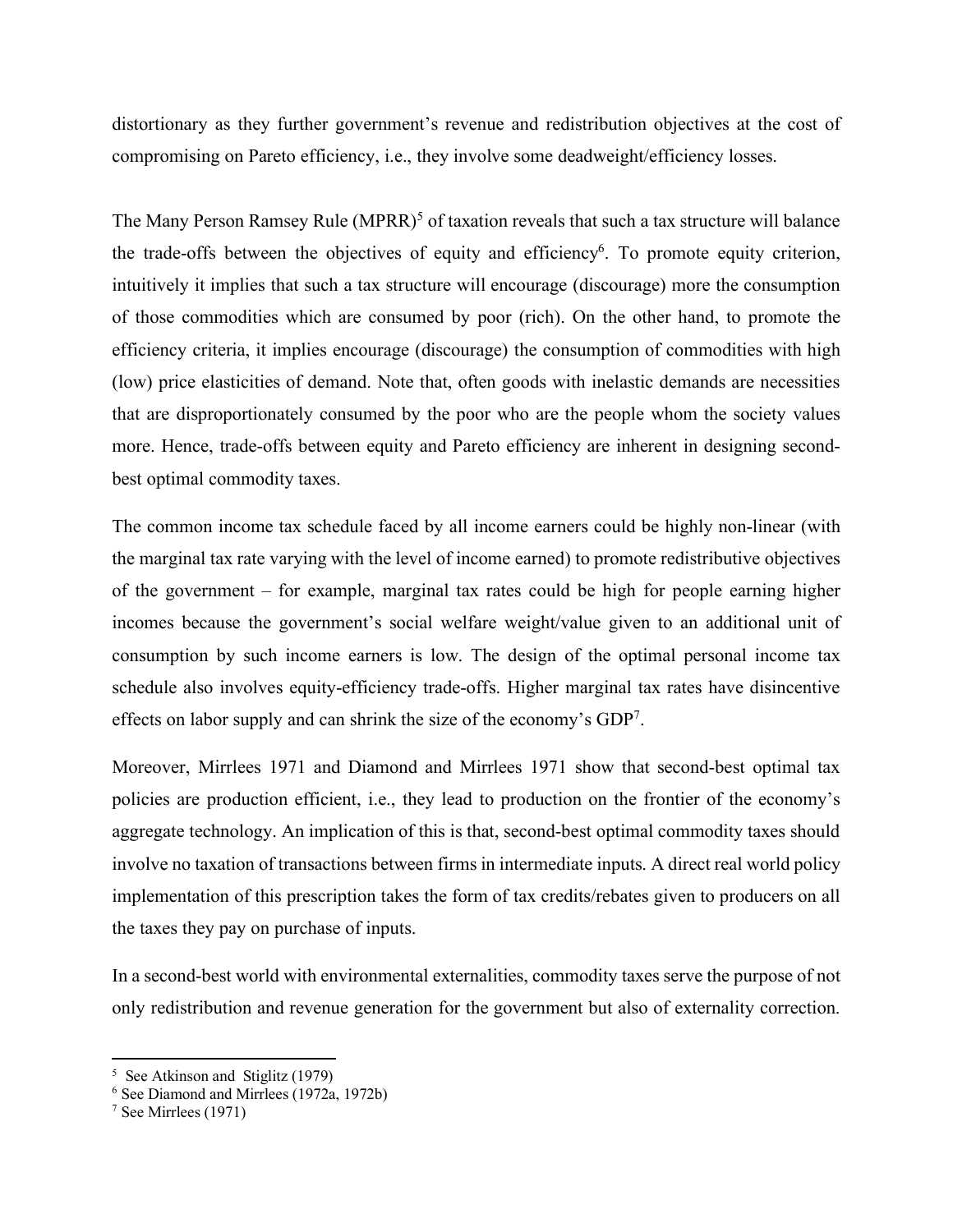In the context of a consumption externality, Sandmo (1975) demonstrates that under a second-best optimal commodity tax structure, the optimal commodity tax rate for each commodity can be decomposed into (i) a MPRR component that addresses the trade-offs between equity and Pareto efficiency that are inherent to commodity taxes and (ii) an externality correction (i.e., environmental or Pigouvian tax) component which ensures that the environmental tax reflects the net marginal social damage due to the externality measured in units of government revenue, which reflects the social marginal disutility from the externality in units of govt revenue less the fiscal gains from the externality due to its complementarity\slash substitutability with other commodities. The latter could arise, for example, because smoking of cigarettes, while externality generating, could have adverse consequences for health of consumers leading to the incurring higher medical expenditures, which could be significantly taxed, hence increasing revenue for the government.

In a second-best world with production externalities – externalities generated by producers of goods, the second-best production efficiency result of Diamond and Mirrlees (1971) with respect to commodity taxation gets violated. Second-best optimal commodity taxation will require that firms generating production externalities should pay a Pigouvian tax on externality-causing intermediate inputs purchased from other firms equal to the net marginal damages that they inflict on the society when they use such goods as inputs. For example, a Pigouvian tax on purchase of coal as an input by a firm from a firm supplying coal. Thus, the tax rebate given to a firm on purchase of an externality causing input from other firms should be reduced by the amount attributed to the social cost of externality generation8.

# **3.3 Integrating Carbon Taxes or Taxes for Climate Change Mitigation with Budgetary Policies of National Governments**<sup>9</sup>

Greenhouse gas emissions create externalities which are domestic as well as international. The economic instruments of domestic taxes levied by national governments and an international carbon tax levied by an international agency on carbon intensive commodities are complementary policies for reducing these externalities. Domestic taxes on energy apart from facilitating energy conservation and pollution reduction are also sources of revenue to the government. Given the highly inelastic nature of energy demand, these taxes are regressive to a greater extent with adverse

 $\overline{\phantom{a}}$ 

<sup>8</sup> See Bovenberg and de Mooij (1994), Bovenberg and Goulder (1995),and Murty (2018).

<sup>&</sup>lt;sup>9</sup> See Murty (1996) for more details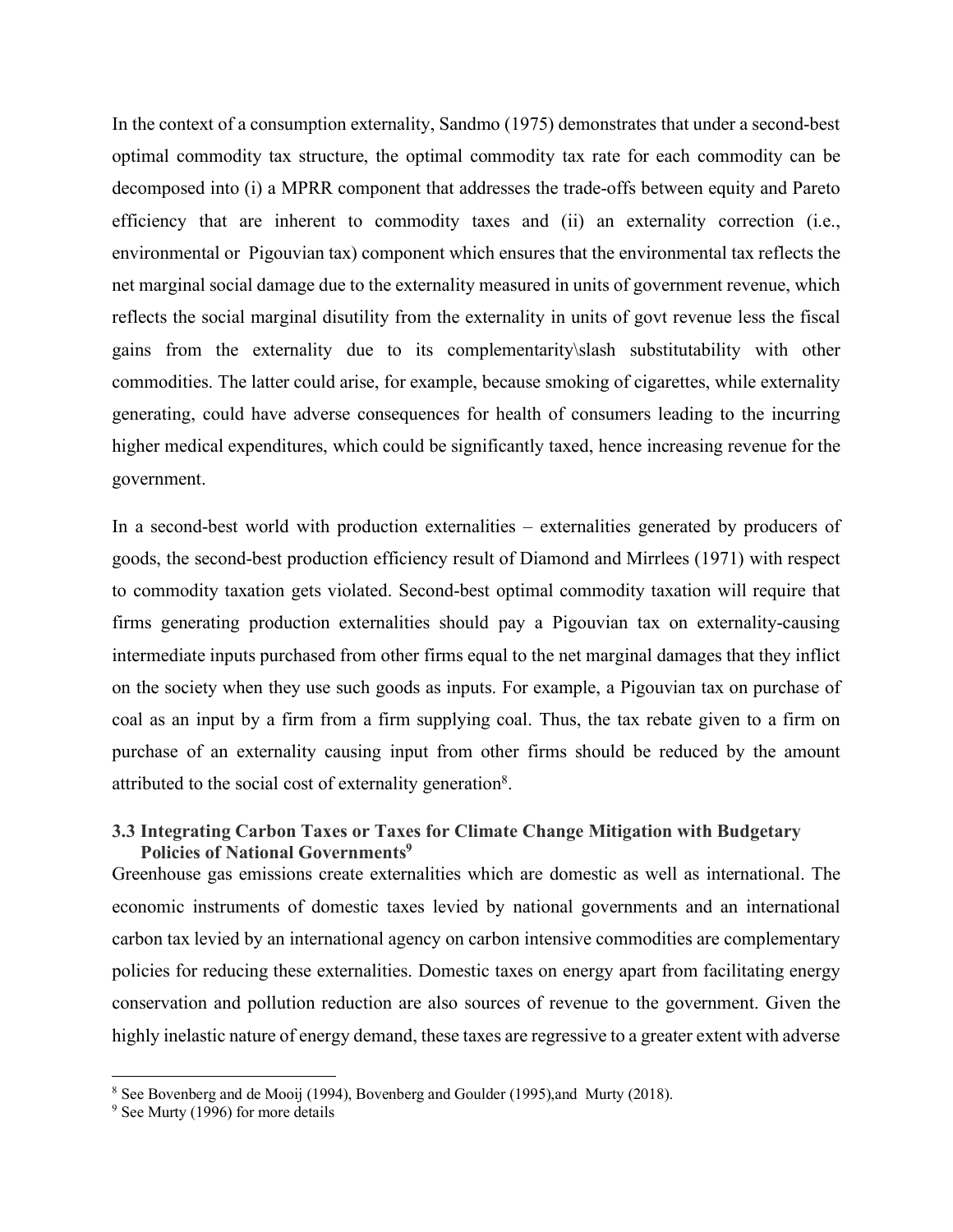effects on income distribution. For example, the recent tax-induced hike in fuel oil prices in India, while providing the government with substantial revenue, have been a source of public concern due to their inflationary impact on prices that affects mainly the consumers in the lower and middle of the income distribution.

In the case of greenhouse gas emissions, a global externality problem, the polluting countries are also affected by pollution. Collective decisions of countries are needed for setting the targets for global and country-specific carbon emissions and the instruments used to realize them. The success of these collective decisions depends upon the resolution of the problems related to distributional effects, fairness, carbon leakage etc by the national governments. In order for the national governments to be a party for an international agreement in this context, we feel that a uniform international carbon tax could be more acceptable to nations when there are inbuilt mechanisms in place for nations to compensate the affected stake holders. In this situation, nations could convince domestic stakeholders (consumers and producers of carbon intensive commodities) for becoming a party for the agreement. A uniform international carbon tax facilitates cost minimization to obtain targeted reductions in  $CO<sub>2</sub>$  emissions by member countries with producers incurring higher cost of production and consumers facing higher prices of carbon intensive commodities. An international agreement for having such a tax combined with an inbuilt mechanism to compensate the affected stake holders in the member countries implies that a carbon tax across the countries will naturally get integrated into budgetary policies of national governments.

The targets set for the member countries in a collective agreement to reduce greenhouse gases may require them to obtain much larger emission reductions than those needed to deal with the problem of local negative externalities of fossil-fuel based emissions (fossil-fuel based  $SO<sub>2</sub>$  emissions generate local externalities, while the  $CO<sub>2</sub>$  generated by the same fossil fuels have global consequences). The carbon tax to achieve the collectively agreed global targets is under the control of a global authority while the taxes to control local externality are decided by governments of individual countries. As an example, in the case of  $CO<sub>2</sub>$  emissions, there could be a fiscal system in which there are national pollution taxes and an international  $CO<sub>2</sub>$  tax. An institutional setup to design and implement international carbon tax has to have an international agency (IA) and member countries. Literature suggests that countries could agree to have international carbon tax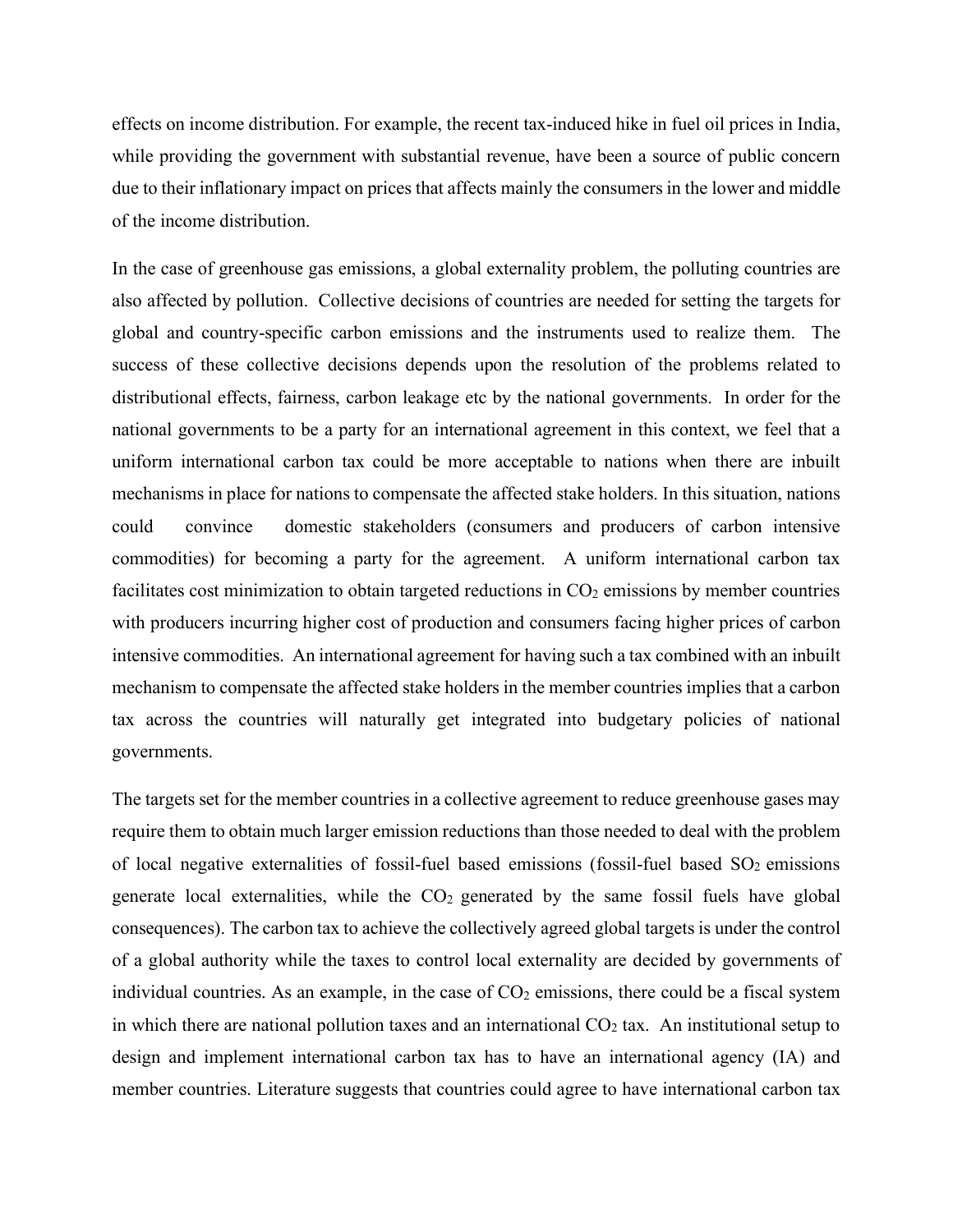provided that the revenue collected by this tax is distributed among them in an acceptable way. The criterion for distribution could be either fairness and equity or performance in terms of reduction in  $CO<sub>2</sub>$  emissions. Literature shows that member countries agree to have a uniform international carbon tax if there are lump sum transfers from revenue collected by IA on the basis of any criteria mentioned above. A successful international cooperation to contain the global externality problem of greenhouse gases could be dealt within the framework of Many Country Ramsey Rule (MCRR) (Murty.1996). The MCRR suggests that a tax on carbon intensive commodity could be decomposed in to three parts: revenue tax, local externality tax and global externality tax or international carbon tax.

#### **3.4. Environment and Public Expenditure Policies**

Government of India makes direct environmental expenditures/investments as part of its budgetary policy to achieve the environmental objectives. These expenditures are made by both central and state governments and local self-governments in India. They are meant for dealing with water and air pollution abatement, ground water conservation, forest conservation, conservation of coastal and inland ecosystems, non-conventional energy sources, disaster management and climate change related issues. These expenditures are financed partly out of revenue directly generated by the relevant governments (centre, state or local) and partly out of revenue earned through intergovernmental resource transfers in the form of revenue sharing by centre and states and states and local governments. These transfers are facilitated by the centre and state finance commissions (FCs) constituted as per the Indian constitution.

In the case of forest conservation in India, the long term national target is to increase forest cover to 33 percent of the country's geographical area. This target was first set by the National Forest Policy, 1952 and reiterated in subsequent policies of the government, including the National Forest Policy, 1988 (Government of India, 1952; Ministry of Environment and Forests, 1988). The new draft National Forest Policy 2018 also aims to maintain at least one-third of India's total land area under forest and tree cover. Furthermore, India has committed to creating an additional carbon sink of 2.5 to 3 billion tons of  $CO<sub>2</sub>$  equivalent through additional forest and tree cover by 2030 in its Nationally Determined Contribution (NDC) to the Paris Agreement.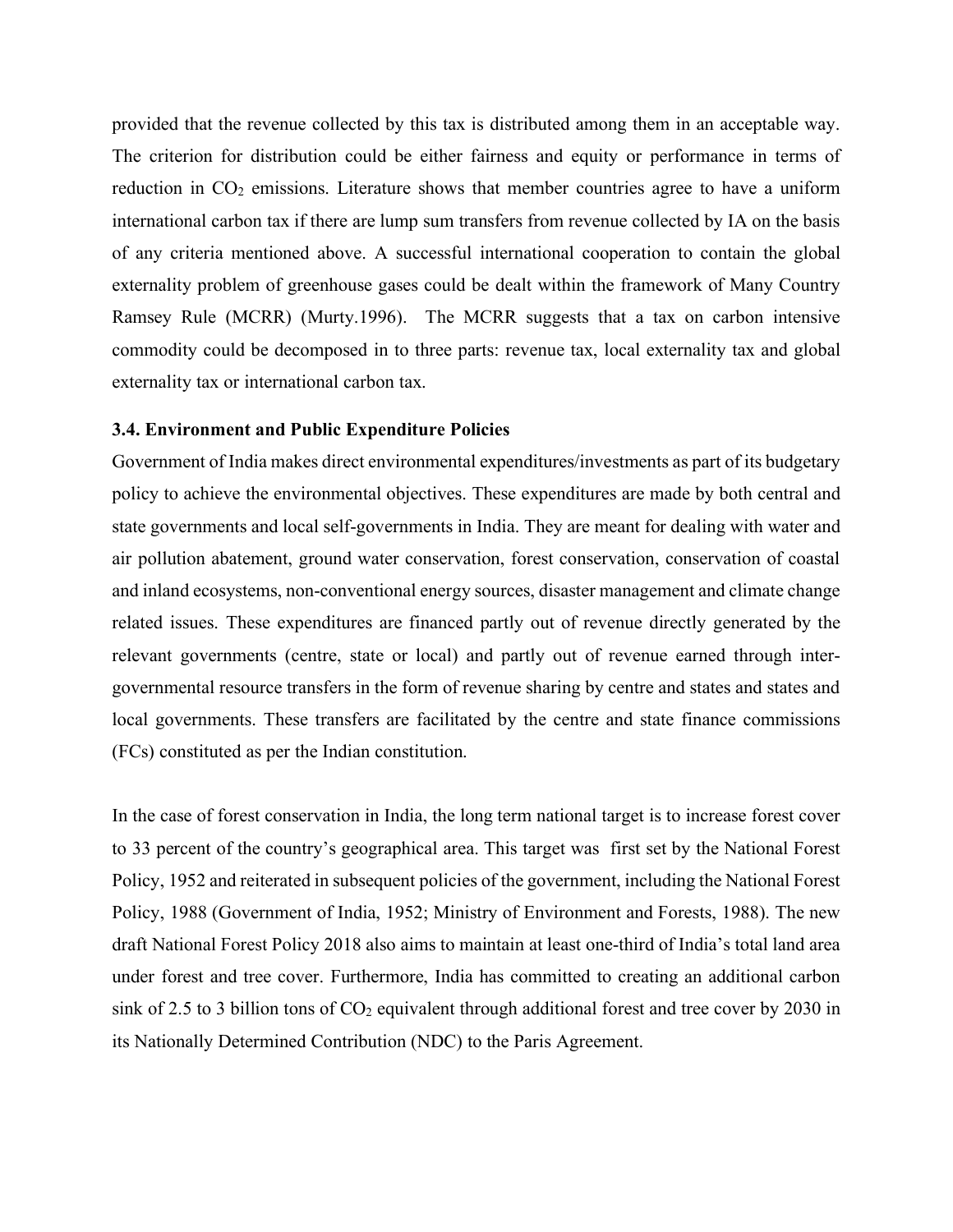As some examples of public expenditures in India, consider the cases of forest conservation, water resources and renewable energy in India. There are now two sources for funding forest conservation by states in India: statutory transfers through FCs and the compensatory afforestation fund created by the Union Government. The transfers to states through FCs generally take two forms. One is an earmarked grant specifically for forests and the other is inclusion of forest cover in the formula determining share of states in the total tax revenues of the Union Government. The compensatory afforestation was created by the Union Government through the enactment of Forest (Conservation) Act, 1980 restricting use of forest land for non-forest purposes by states. It is now mandatory for states to get approval from the Union government for using forest land for other purposes. In view of Supreme Court judgment in 2002, there is a need for making payments when the forests are cut down for industrial and other purposes based on the estimated value (net present value) of forest land lost. These payments form part of Compensatory Afforestation Fund which will be eventually distributed among states depending upon their needs for the forest conservation.

In the case of water resources, public expenditures both by union and state governments are incurred on river cleaning projects, supply of water to households, industrial and agricultural uses and conservation of coastal and inland ecosystems. All the three governments in the Indian federation: centre, states and local self-governments participate in the case of river cleaning programs. For instance in the case of the project for cleaning river Ganges in India, the stakeholders are the central government, the state governments and the local governments, households and industries belonging to Gangetic basin. Centre and concerned state governments are sharing the investments made on sewage treatment (STPS) and on riverfront development along the river. As per the environmental regulation in India, it is mandatory for the industries to invest in reducing industrial water pollution and for local self-governments (municipalities) to invest in reducing household borne pollution in the Gangetic basin. In the case of supply of fresh water, centre and states share investment expenditures on major dams constructed on the rivers with state governments investing in watershed management and minor irrigation schemes on their own. The local self-governments or municipalities and panchayats incur invest expenditures for supplying water to households and industries. The central and state governments in India share expenditures on investments made for the conservation of coastal and inland wetlands.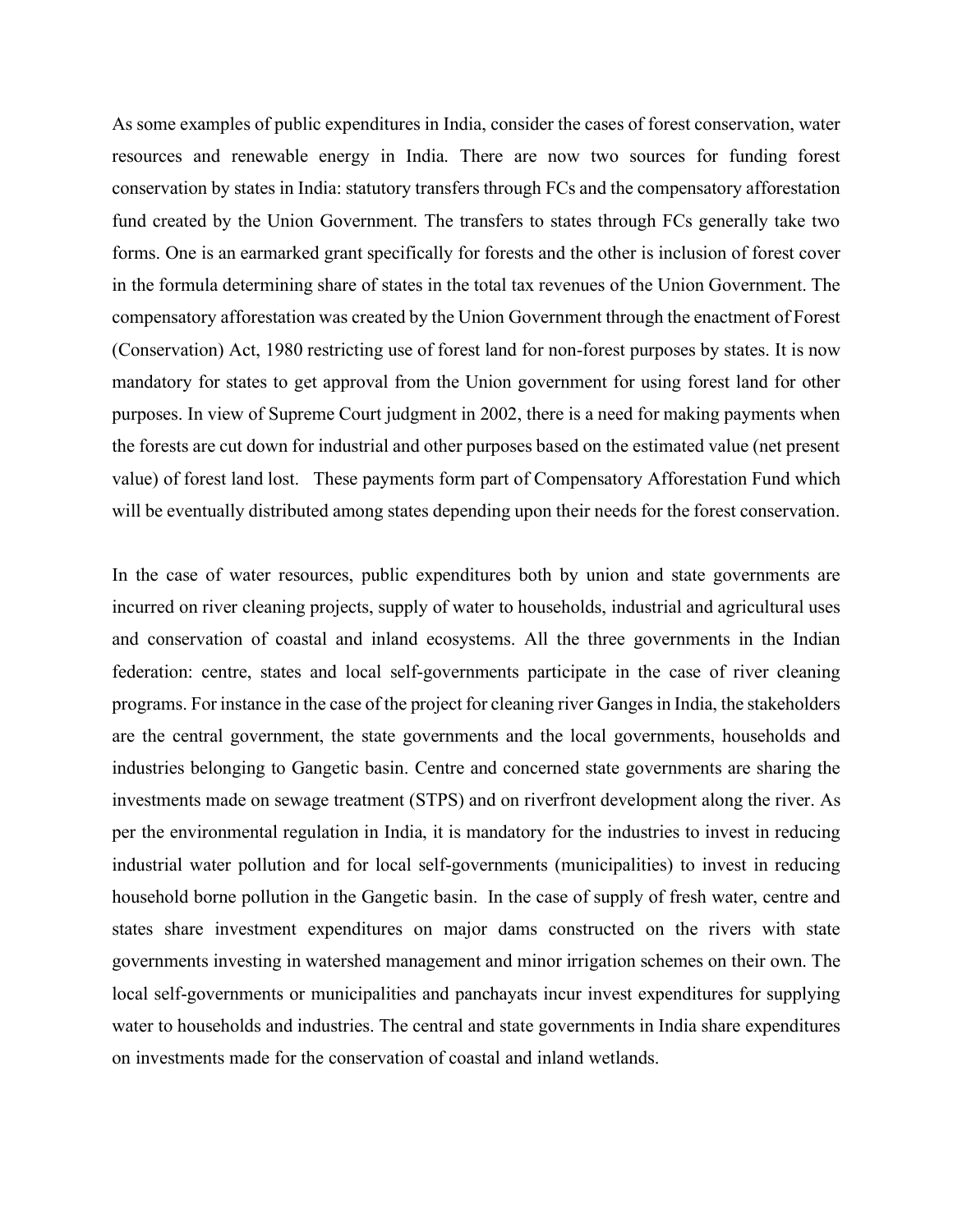There have been direct public sector investments in different sources of renewable energy as parts of the budgetary policy of government apart from significant investments in the same by the private sector and joint public and private sector partnerships in India. As of the year 2019, India was ranked fifth both in wind and solar power generation and ranked fourth in the world in terms of the total installed capacity for renewable energy generation. The Government of India has set the target of achieving an installed capacity of 523 GW for renewable energy including 73 GW for hydro power by 2030. The Central Electricity Authority (CEA) estimates that the share of renewable energy generation would increase from 18 to 44 per cent, while that of thermal is expected to reduce from 78 to 52 per cent by the year 2030 in India. The central government budget of 2021-22 has allotted Rs 5753 crores to the Ministry of New and Renewable Energy and Rs. 300 crores for the New Green Energy Corridor scheme. In addition, the budget of 2020-21 also provides for a capital infusion of Rs. 1,000 crores to Solar Energy Corporation of India (SECI) and Rs. 1,500 crores to Indian Renewable Energy Development Agency.

#### **4. Government and Direct Environmental Policy Instruments**

Here we consider policies that directly tax pollution/emissions to control environmental externalities as opposed to taxing goods whose consumption or production as outputs or use as inputs directly or indirectly causes emissions.

In this case, the government uses both market-based/economic instruments, which can involve both prices and quantities, and the non-market based instruments such as command and control for dealing with pollution. The choice between these instruments depends both on their efficacy in achieving the target level of emissions as well as on the relative size of welfare losses they produce (Baumol and Oates, 1988). Government can use either of these two types of instruments or a combination of both. Command and control instruments take the form of fines and penalties on polluters for not attempting to reduce pollution. These instruments do not ensure efficiency in pollution reduction, given that the polluters are not incentivized to use cost minimizing abatement technologies. Economic instruments are of three types: price based instruments, quantity based instruments and hybrid instruments. These instruments help in achieving market/allocative efficiency while reducing pollution. The price based instruments are pollution taxes and subsidies and the quantity based instruments are tradable pollution permits.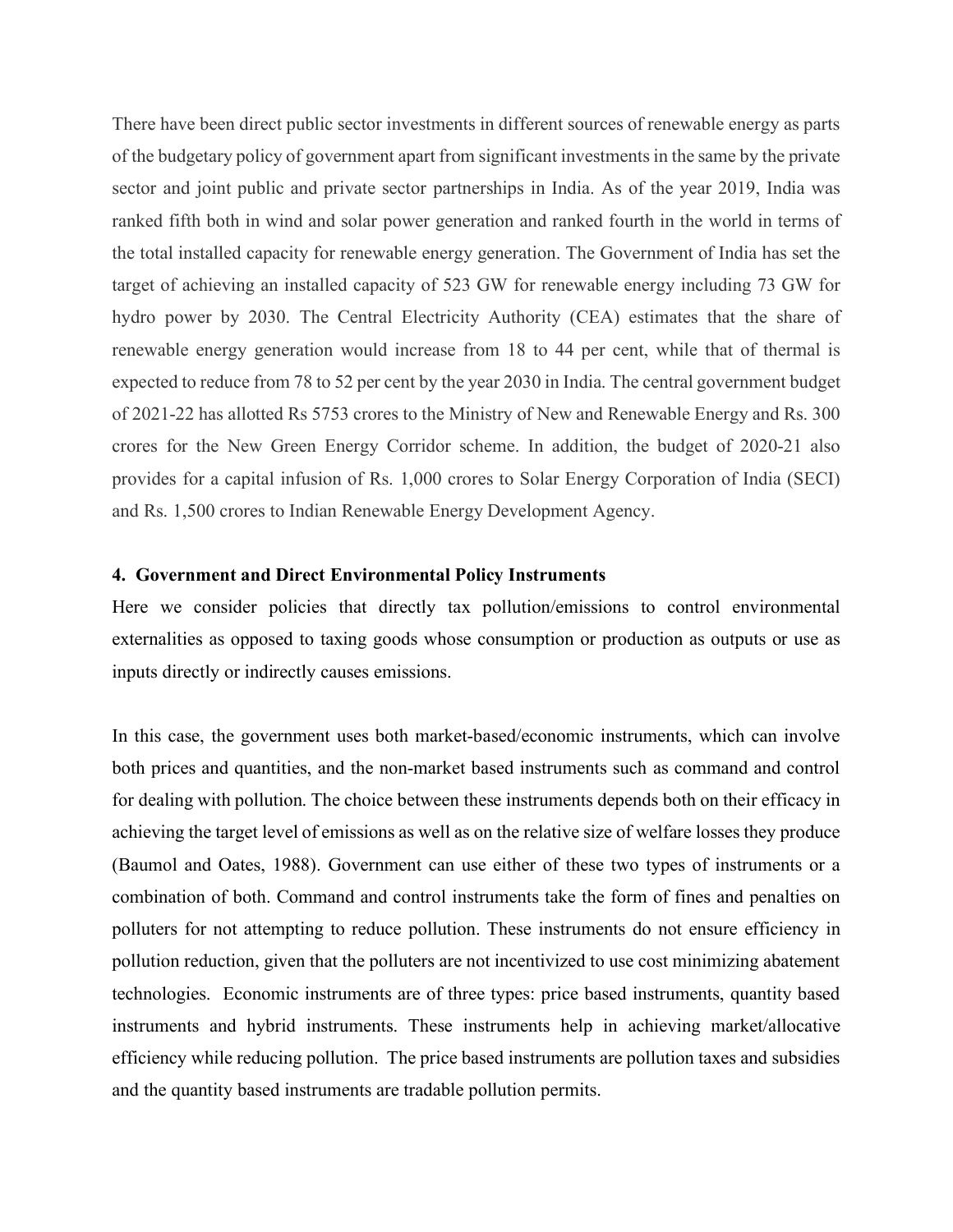Using economic instruments requires a lot of information on firm-level emissions, technology etc. and individuals' valuation of pollution which are not easy to obtain. Similarly, the estimation of damages to the affected people involves practical problems for the design of the socially optimal pollution tax, and the un availability information about the socially optimal level of pollution poses problems for fixing the emission cap for the market for tradable permits. A hybrid method that uses both command and control and economic instruments includes the Pollution Control Boards fixing standards and using either pollution tax or marketable permits to induce the polluter industry to meet those standards. The difficult problem of estimating the damages to all the affected people from pollution can be avoided once the environmental standards are given a priori. The marginal abatement cost schedules can be estimated given the firm-level data on pollution loads, costs of abatement, and production levels. Given knowledge of these schedules, a rate of tax can be fixed such that the firms will automatically have an incentive to reduce pollution for meeting the standards.

In India direct market-based economic instruments are not used so far and only command and control instruments have been used by the government to deal with industrial pollution. In particular, to the best of our knowledge, there is no evidence of use of emission taxes. However, there are couple of instances of using cap and trade-type schemes in India: the renewable energy certificates scheme and the Bureau of Energy Efficiency's (BEE) Perform, Achieve, Trade (PAT) scheme. Also, the Gujarat Pollution Control Board (GPCB) launched recently a conventional capand-trade regulation for particulate pollution in Surat<sup>10</sup>.

In a market economy without informational uncertainties either pollution taxes or pollution permits as explained above can be used to ensure efficiency in emission reduction. However, in a situation of incomplete information there is a case for making a choice between these two instruments. It is shown in the literature that if there is uncertainty about the measurement of benefits and costs of pollution abatement, there will be efficiency losses associated with both tax and permit instruments (Weitzman, 1974). Efficiency losses are less with pollution tax if marginal cost of abatement schedule is relatively steeper than the marginal benefit from abatement schedule or in a situation

<sup>10</sup> See Sukanya Das, Murty and Kavita Sardana (2021) for details.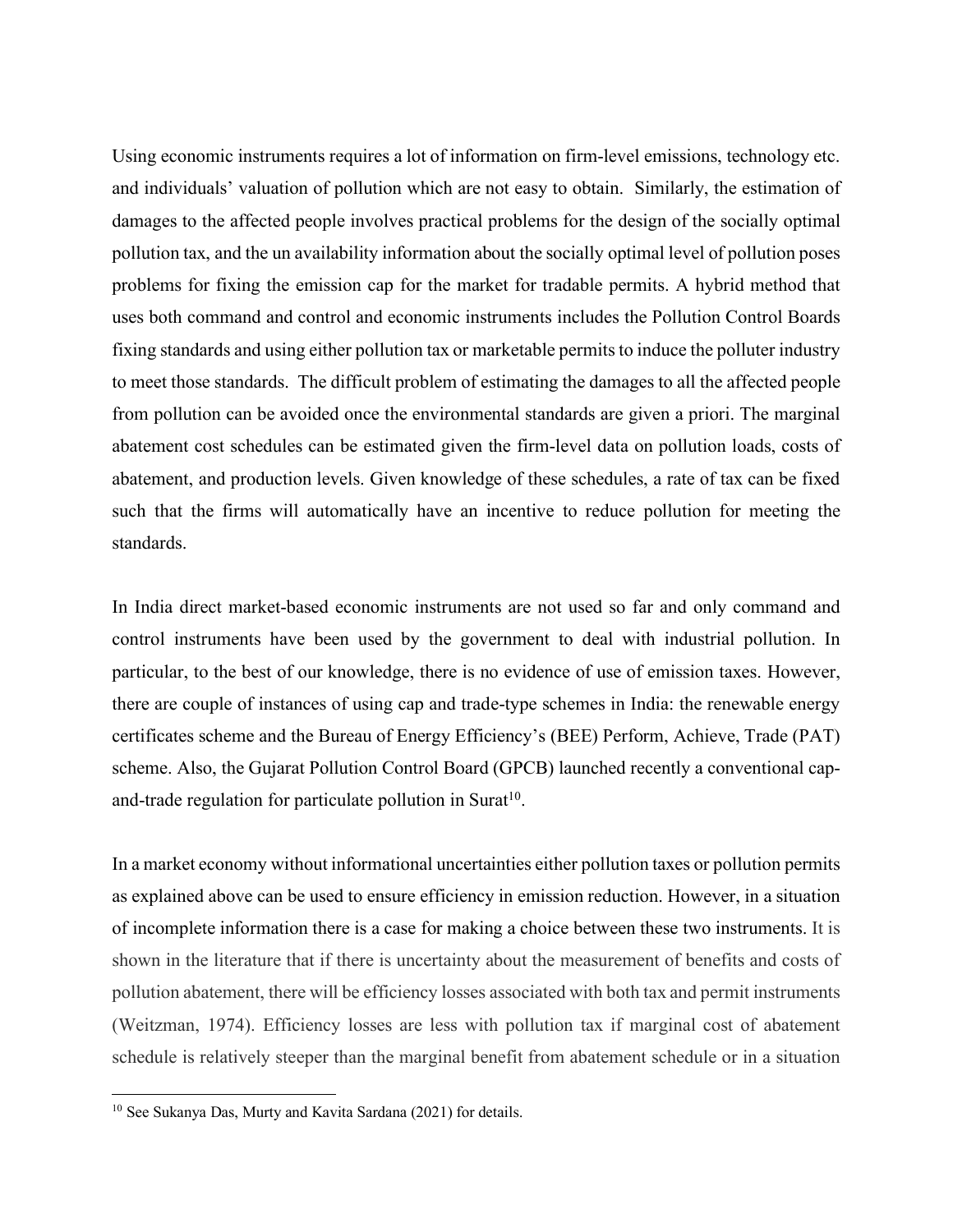of relatively flatter marginal benefit curve. In contrast, with marketable permits, efficiency losses are less if marginal benefits curve is relatively steeper than marginal cost curve or in a situation of relatively flatter marginal cost curve. Hence, in the case of incomplete information about benefits and costs of pollution abatement, these are scenarios where the regulator has to choose between a carbon tax and carbon permits for climate change mitigation (Stern, 2006). In the case of climate change mitigation, the regulator may find that the marginal abatement cost curve of carbon emissions is relatively steeper than marginal benefit curve of carbon reduction in the short run. However, in the long run he may observe the opposite.

In the short run, the expected marginal costs of abatement are steeply increasing or marginal abatement cost curve become relatively steeper since firms find it progressively more difficult to reduce emissions as they cannot adjust capital stock and technology. In view of this the emissions reductions of greenhouse gases in response to a policy instrument are small in comparison to already accumulated stock if they are measured over a short period, say a year. The expected marginal benefits in this case are gently decreasing or marginal benefits curve become relatively flat as the emissions reduce. In the long run, marginal benefit curve may become more steeper (climate change damage response functions becoming non-linear with rising stocks of greenhouse gases) and while marginal cost of abatement curves becoming flatter (with firms using new technologies of abatement).

Uncertainty about costs and benefits of climate change mitigation suggest that (Stern, 2006): (i) Policy instruments should distinguish between the short term and long term, ensuring that shortterm policy outcomes are consistent with achieving long-term goals (ii) The policy-maker should have a clear long-term goal for stabilizing concentrations of greenhouse gases in the atmosphere. This reflects, first, the likelihood that marginal damages (relative to incomes) will accelerate as cumulative emissions rise and, second, that the marginal costs of abatement (relative to incomes) are likely to be relatively flat in the long term once new technologies are available, (iii) In the short term, the policy-maker will want to choose a flexible approach to achieving this long-term goal. The policy is to keep the short-term policy framework on track to deliver the long term stabilization goal, (iv) Having established the long-term stabilization goal, the price of carbon is likely to rise over time, because the damage caused by further emissions at the margin-the social cost of carbon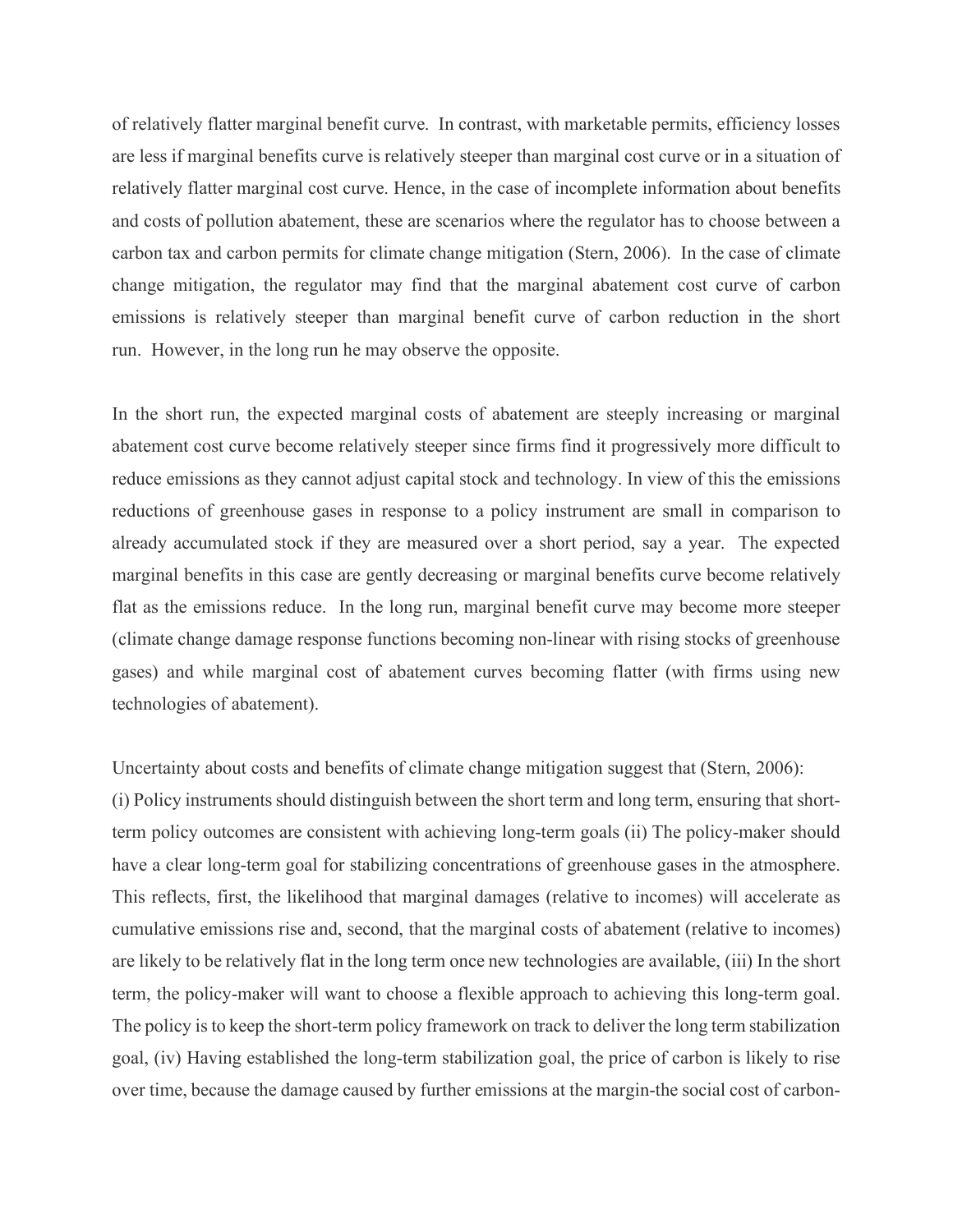is likely to increase as concentrations rise towards this agreed long term quantity constraint and (v) Short-term tax or permit trading policies will then need to be consistent with delivering this long-term quantitative goal.

#### **5. Integrating Environmental Policy with Budgetary Policies in India**

The revenue policies of Indian government have undergone major reforms during last two decades. These reforms in India have to take cognisance of its implications to centre-state financial relations and environmental management. During pre-tax reform period the revenue instruments of central government were excises, customs, income tax and taxes on capital gains. The revenue instruments of states were sales tax, excise duty on alcohol, taxes on profession and trades, land and buildings, tax on goods entering states, tax on vehicles and tax on entertainment and agricultural income tax and stamp duty. Highly differentiated tax rates were levied as specific and ad valorem duties on goods and services by both centre and states. The first major reform of commodity taxes has taken place during the year 2005 to introduce value added tax (VAT) in India. Introduction of VAT in India has resulted in making tax base relatively more comprehensive and replacement of specific taxes by ad valorem duties, reducing the multiplicity of tax rates, and giving credit to taxes on inter-regional trade<sup>11</sup>. As a part of reforms, two options were considered for VAT in India: a national VAT with inter-governmental sharing arrangements and joint national and state VAT with federal tax imposed at uniform rate across the nation and a state VAT with variable rates across the states. Before the current goods and service tax (GST) was introduced in the year 2017 as a major tax reform in India, there were central VAT (MOD VAT or modified value added tax) and state VAT on goods and services in India. Many states have replaced several types of commodity taxes by VAT in India.

It is important to know how the environmental policy objectives of government could be realized using a VAT regime in India. Using commodity tax regime in India for achieving environmental objectives requires significantly differential rates of taxes. Environmental pollution taxes have to be commodity specific because commodities differ with respect to pollution intensities in production and consumption. Take for example, a tax on electricity. In the case of a uniform VAT, a 10 percent tax levied on electricity does not distinguish between hydro and coal fired thermal

<sup>&</sup>lt;sup>11</sup> See Burgess and Stern, 1992 and Murty, 1995 for more discussion on VAT in India.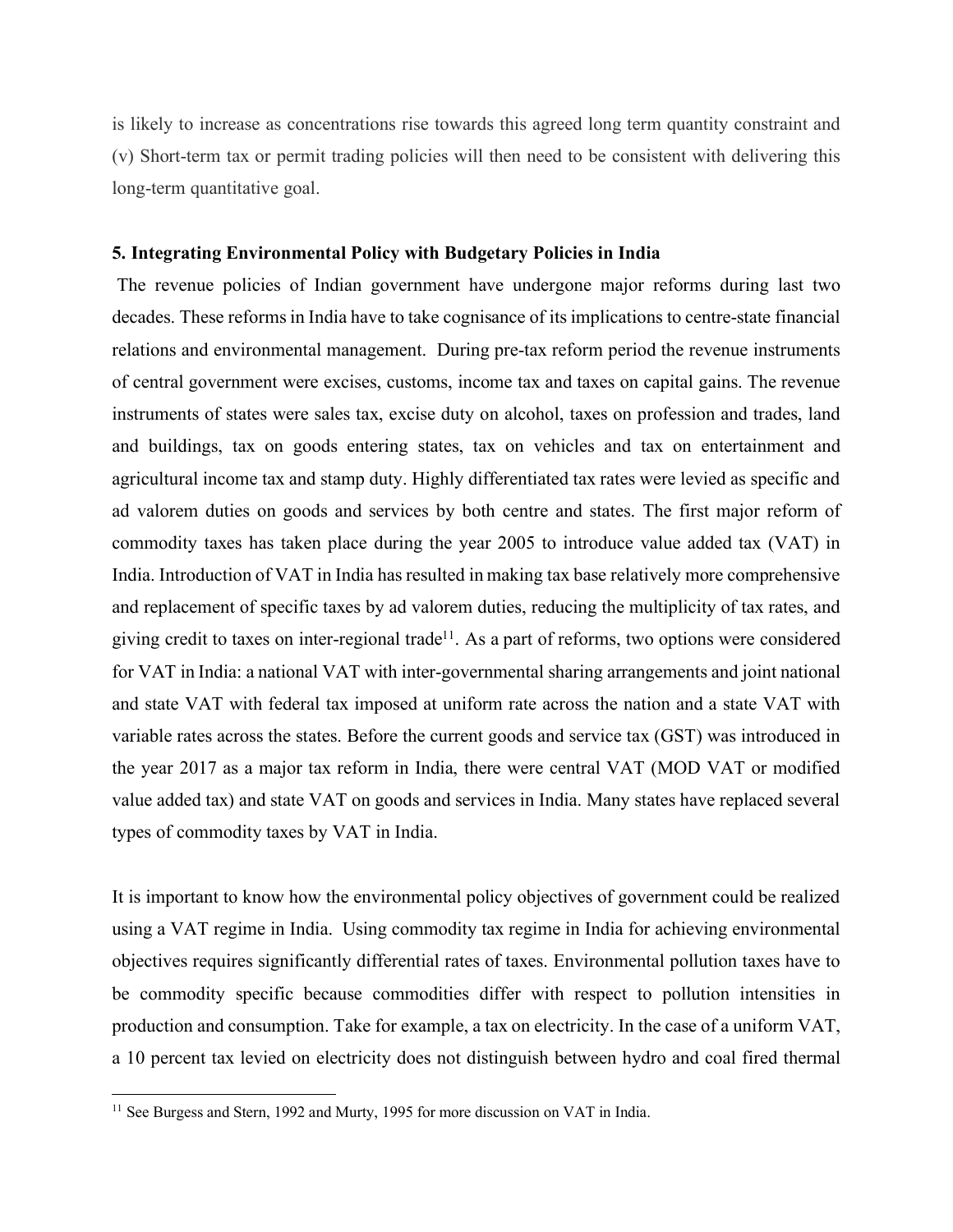power. However from the point of view of environmental protection, different rates of taxes have to be levied on thermal power and hydro power with probably a subsidy for hydropower. VAT on goods and services is levied to achieve the objectives of budgetary policies: revenue efficiency, equity, environmental objectives etc. Since VAT is levied mostly as an ad valorem tax, any increase in the rate of tax to realize environmental objectives could result in consumer and producer surplus losses that have to be weighed against gains in environmental benefits.

Income taxes could be used to raise revenues for environmental expenditures of government. There are empirical evidences to show that people would like to make direct payments for environmental improvements (improving urban air quality, water quality, river cleaning, forest conservation, soil conservation etc.). A plethora of environmental valuation studies were done across the globe providing evidence for this. These studies use voluntary direct contributions by people, pure environmental taxes or budgetary policy instruments like income taxes or commodity taxes as vehicles for these payments. Take for example river cleaning in India. A study done to find out household valuation of cleaning the river Ganger shows that, on an average, the urban household in India as a non-user<sup>12</sup> is willing to pay Rs. 1506 per year at 2018 prices to maintain the bathing river quality<sup>13</sup>. These payments could be appropriated by the government to finance river cleaning in India as part of income tax paid by urban households (for example surcharge on income for river cleaning) or through a mechanism to receive direct payments by government. The income tax alternative introduces market imperfections distorting work-leisure choices of people while a direct payment is a pure environmental instrument and hence is not expected to cause market inefficiencies.

It is important to discuss the efficacy of using  $\text{GST},^{14}$  for achieving the environmental objectives of government viz-a-vis employing the pre-reform commodity taxesin India. Given that the central and state GST rates are less differentiated, they are not flexible enough to address the environmental problems. Pure environmental policy instruments discussed in Section 4 help achieve the environmental objectives by providing incentives to firms and households to reduce

 $12$  People express non-user benefits to an environmental resource due to bequest, altruistic and spiritual motives they may have. In the case of river Ganges people may be religious motive also.

<sup>&</sup>lt;sup>13</sup> See Markandya and Murty (2000) for details.

<sup>&</sup>lt;sup>14</sup> GST is a destination based tax avoiding the cascading effects and other problems of associated with VAT..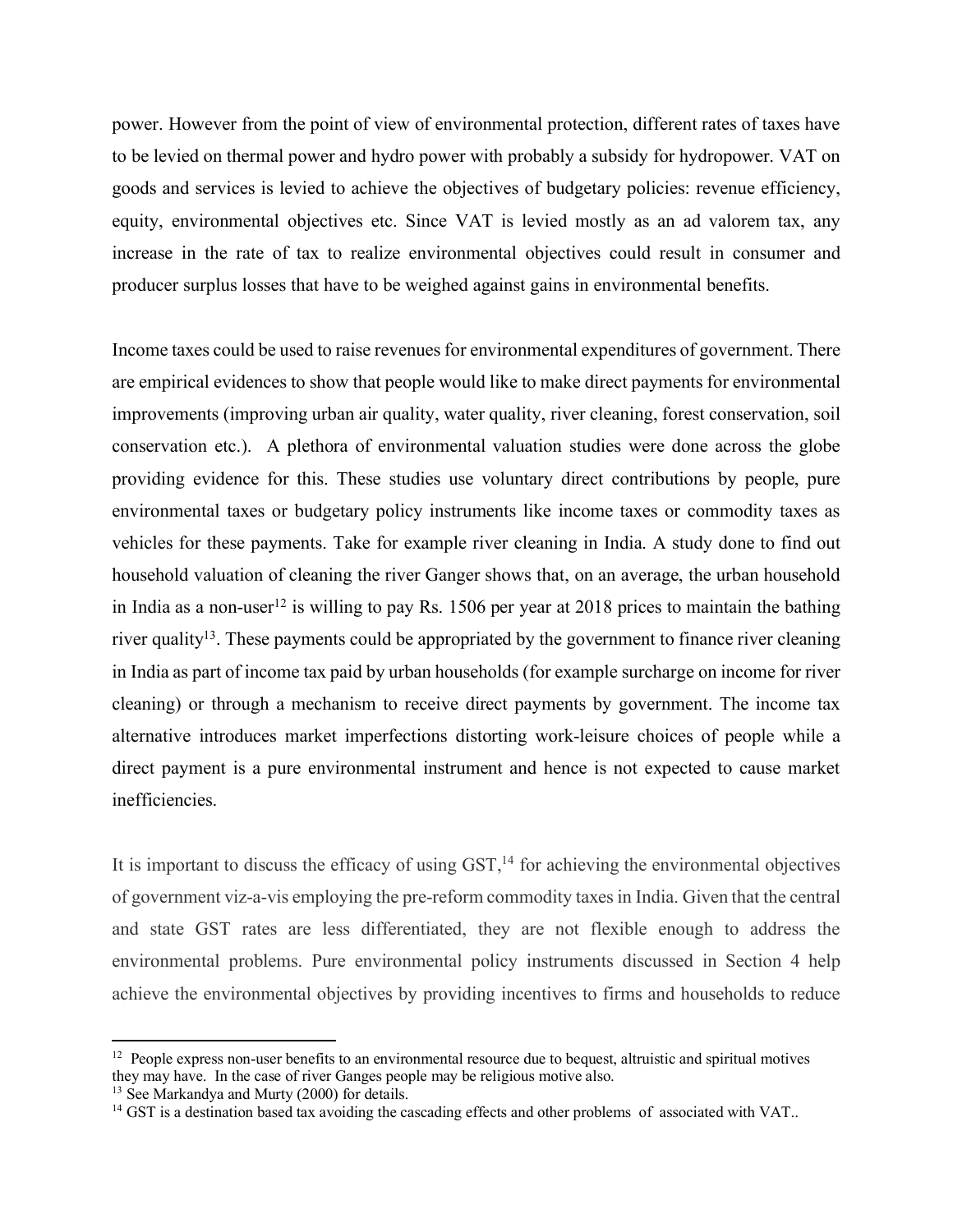pollution at various stages of the production cycle. In the production cycle, environmental problems arise while making input choices, choices regarding the production processes to use, choices regarding product quality etc. GST is levied as VAT on the value of product at the final stage of product cycle. Therefore, in its current form, the burden of any increase in this tax to achieve environmental objectives will not be immediately passed on to the intermediate stages of the product cycle so that incentives are built to adopt required abatement methods by producers and consumers. To correct for this, the public economics literature reviewed in Section 3.2 suggests that, the tax credit/rebates given to producers on purchases of intermediate inputs such as coal under the GST have to be reduced by the amounts that reflect the social damages due to the externalities generated by the use of these inputs by producers. It is possible under this correction that producers using such inputs actually end up paying positive Pigouvian taxes on the use of such inputs, i.e., the input tax rebates/ credits are negative.

Environmental problems are commodity specific. Commodities differ very significantly in terms of environmental intensity or pollution intensity. A uniform pollution tax on emissions could help reduce pollution by all industries to the desired level as discussed in Section 4. However, in its current form, a proportionate increase in the rate of GST to reduce pollution will affect both polluting and non-polluting industries equally without resulting in desired reduction of emissions. A more differentiated GST relating to pollution intensities of commodities is required to achieve emission reductions which may not be administratively feasible in GST regime. To achieve environmental objectives, a practical approach could be to group commodities into high, medium, low and no pollution intensity groups and levy four different excises/subsidies in addition to existing GST rates on goods based on their pollution intensities. The tax changes attempted could be revenue neutral such that excise taxes on polluting commodities could be accompanied by excise subsidies (which reduce the effective tax rate on the good) on non-polluting commodities.

Constitutional provisions and legislations for environmental management present in India empower the center and states to use central and state GSTs as environmental regulatory instruments. This could result in interstate tax competition in which each state, given the taxes of other states, has an incentive to lower environmental taxes for attracting investments and business.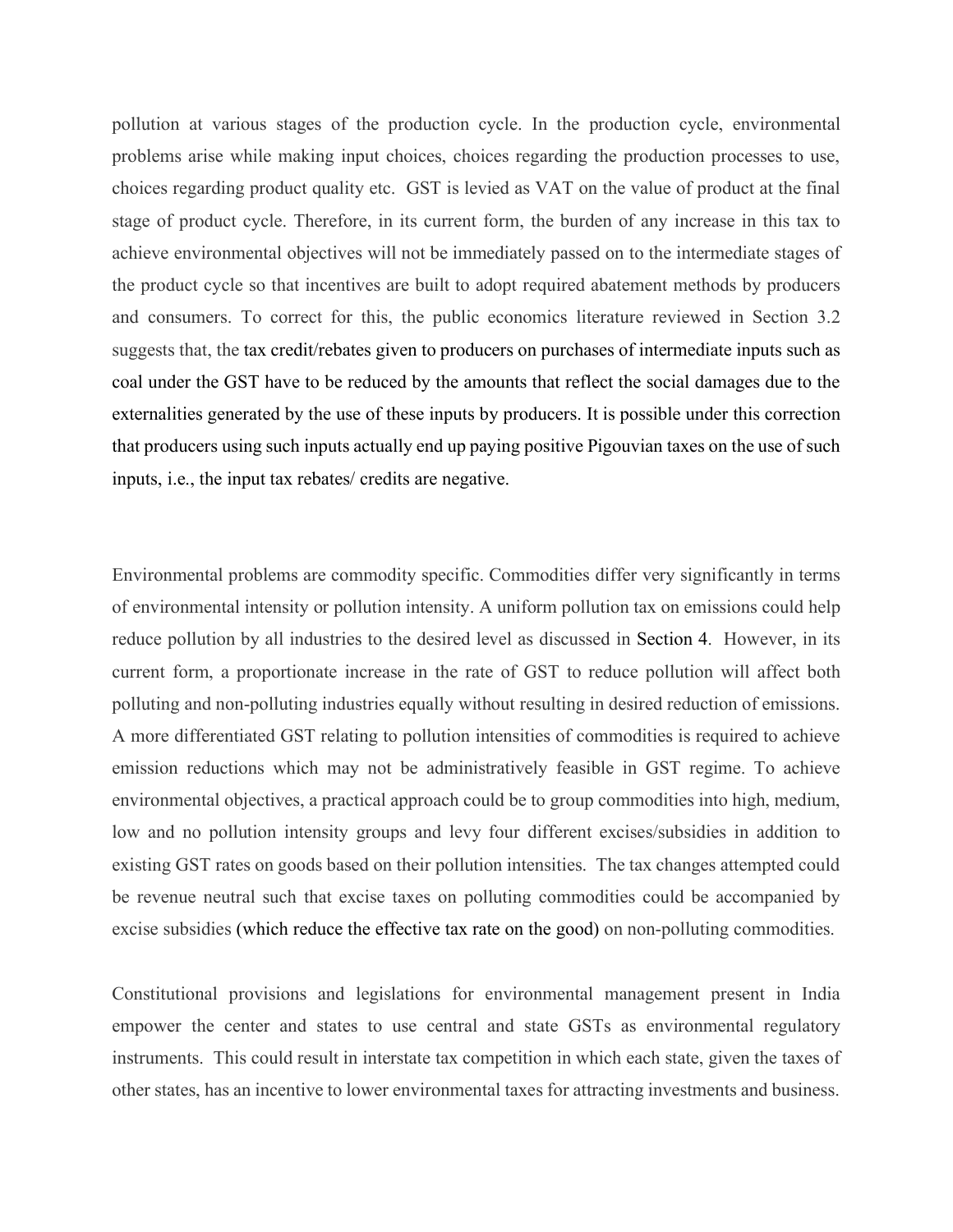There is a need therefore for tax coordination among states to avoid inefficiencies in environmental management from the tax competition. Inter-jurisdictional competition is a well-known problem encountered in a federal structure of taxation.

Apart from domestic taxes countries could be tempted to use trade taxes to achieve environmental objectives. Export taxes on pollution intensive commodities and import taxes on imports that cause domestic pollution could result in reduction of environmental pollution. But trade instruments while improving domestic environmental quality could cause trade distortion resulting in welfare loses to the country. Therefore, it is welfare improving to use pure environmental policy instruments if feasible to achieve environmental objectives and avoid using domestic and trade taxes for this purpose.

#### **6. Market, Community and Environment**

## **6.1. Market and Laws Protecting Property Rights**

If the government is benevolent and there are supporting legal and other institutions for enforcement in place, then empowering the government constitutionally with environmental regulation will help in achieving environmental goals. But the government may not be benevolent and the required environmental laws may be absent in many countries. The market mechanism can also complement government regulation in controlling environmental externalities. A competitive market ensures efficient supply of goods and services in the economy. The efficient functioning of the market requires the presence of laws enacted by the government to protect the property rights of producers and consumers. Market provides incentives to consumers, producers, and stockholders to control pollution. The consumers regulate the market for pollution intensive commodities by expressing preference for green products. The investors also have incentives to invest in industries using cleaner technologies. The polluting industries may suffer losses because of reduced demand for its products, increased cost due to higher penalties imposed by the government for non-compliance with pollution standards, and settlement of compensation to the victims. This will contribute to downward valuation of industry's stocks in the market. Some studies have shown that stock markets in both developed and developing countries react to environmental performance of companies.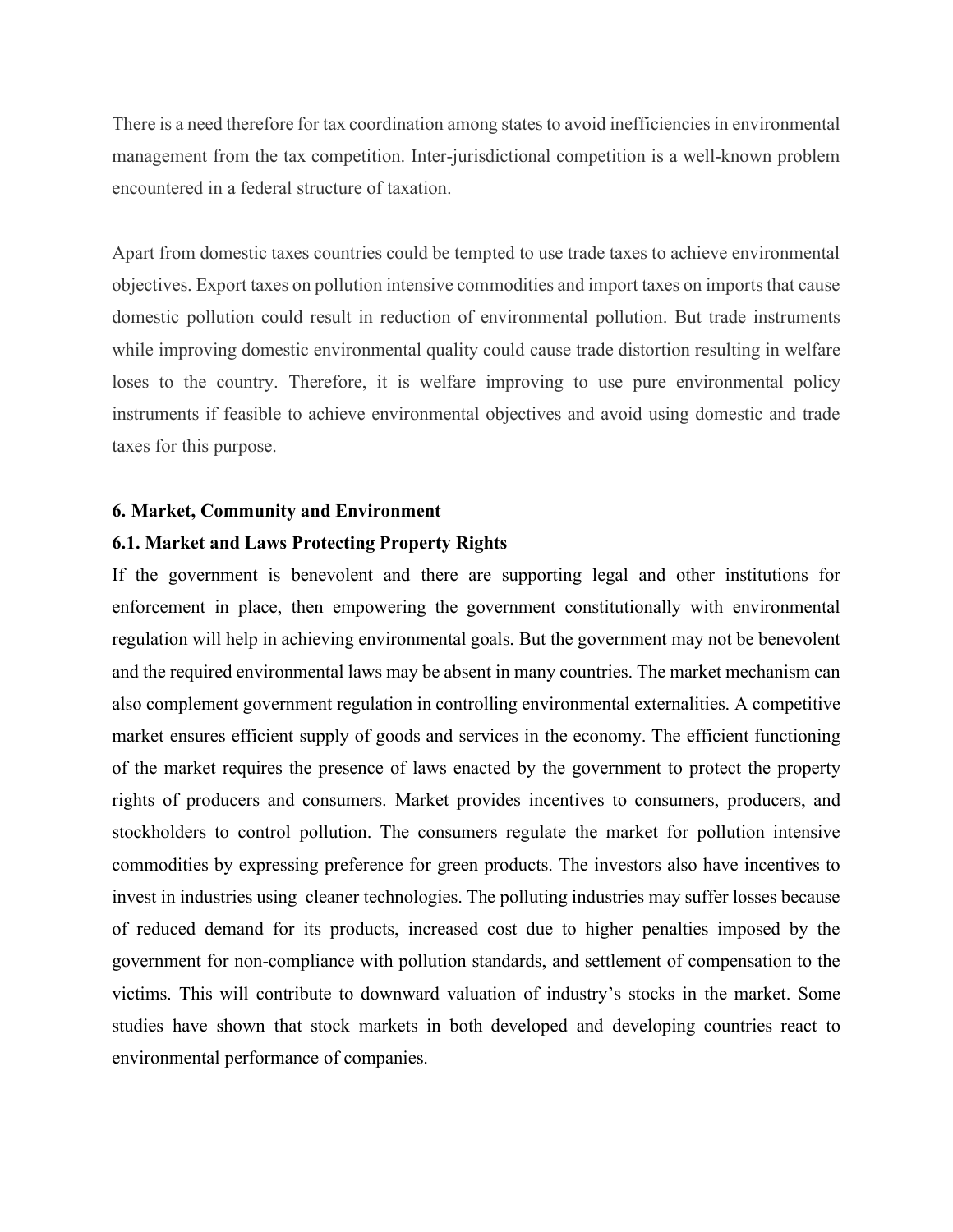Laws protecting private ownership of property can be considered as protectors of environment since they may allow safe transfer of ownership and make people liable to the damages caused to others' property. An effective liability system forces the polluting industries to insure their property with private insurance companies and avoid facing the courts. Presence of insurance markets for cleaner production will provide incentives to the producers to protect themselves from the liability of environmental damages. Private management of environmental quality is ensured to some extent through corporate social responsibility of companies whereby such companies incorporate environmental concerns in their planning and action. This is traditionally seen as a philanthropic activity of companies. In India, the introduction of Section 135 in the Companies Act 2013, statutorily mandates specified companies to practice corporate social responsibility. This Act requires companies with a net worth of ₹500 crore or more to spend 2 per cent of their net profits in a financial year on activities pertaining to corporate social responsibility including sustainable environmental management.

## **6.2. Property Rights and Community Action**

Literature shows many types of externalities can be optimally controlled by creating specific property rights among concerned agents (Coase,1960). Property rights mean either rights to clean water and air to people or rights to pollute to the producers and consumers. Given the initial property rights to any resource either to the generator of the externality (polluter) or to the affected party (Public), and if the cost of bargaining is zero, it is shown that the bargaining between the two parties results in the optimal control of externality. There are several practical problems for the Coasean bargaining to work in practice for controlling the environmental externalities<sup>15</sup>. First of all, in reality, the transaction costs or costs of bargaining are positive. Secondly, one of the key assumptions in the Coasean solution is that all the externalities are captured in the value of property rights. There could be a problem in the context of defining the property rights of the future generations for an environmental resource and capitalization of future benefits from this resource. One approach for respecting the rights of the future generation is to consider the government as its representative. The government can compete in the market for environmental property rights of the future generation and pay for it by issuing a debt which has to be serviced by the future

<sup>&</sup>lt;sup>15</sup> See Nalebuff (1997) for detailed discussion of some of these issues.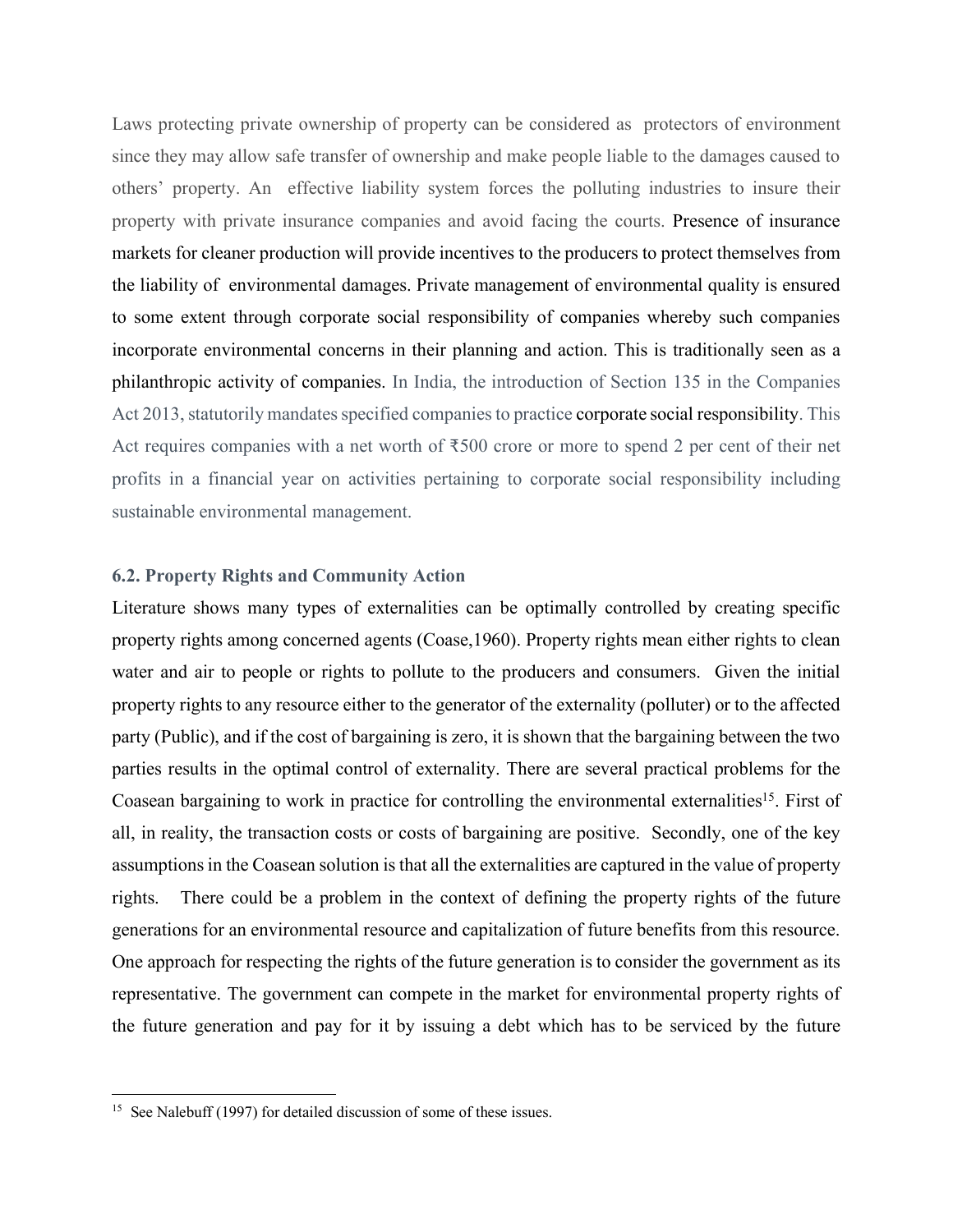generation. Another approach is based on the assumption that the present generation has a bequest motive to the future and wants to bequeath to the future the preserved resources.

In the Coasean bargaining solution, government has a minimal role to play. Its role is only to create property rights and protect them and then the free-market bargaining between the agents will optimally control the externality. Recent institutional alternatives considered in the literature for the control of environmental externalities contain some elements of market mechanism with the government playing only a limited role. Given the doubtful quality of government and transaction costs of government instruments, it is imperative to look for new institutions to define and implement property rights for the environmental externalities. Becker (1983) has shown that political influence exerted by pressure groups in the free market can have impact similar to that exerted by the benevolent government to deal with market failure. For example, there are several agents involved in the political economy of industrial pollution abatement: the affected people, elected representatives, bureaucracy and industry. Incentives exist for forming sub-coalitions of affected people and elected representatives and coalitions of industry and bureaucracy. Existence of such incentives is a fertile ground for the emergence of politically active pressure groups. Following Becker's argument, the competition among these pressure groups may result in the optimal control of externalities.

# **6.3. Property Rights and Community Action: Some Examples from India**

In India there are now a number of cases in which the organized groups of local people affected by pollution in areas surrounding various industrial estates resorted to legal action against polluting industries by filing public litigation cases in the courts. In one such public litigation case<sup>16</sup> on water pollution abatement by an industrial estate in Hyderabad, India, the Supreme court of India, on the advice of an expert group constituted by it, ordered that the affected people be appropriately compensated by the Industrial estate and that the industry and government should take remedial measures to prevent further pollution. The political organization of affected people in this case had also enlisted the support of local elected political representatives (members of local State Assembly and Union Parliament). The court's order requiring the industries in the industrial estate to comply with water pollution standards created a problem for the small scale industries given the

<sup>16</sup> See Murty, (2010a)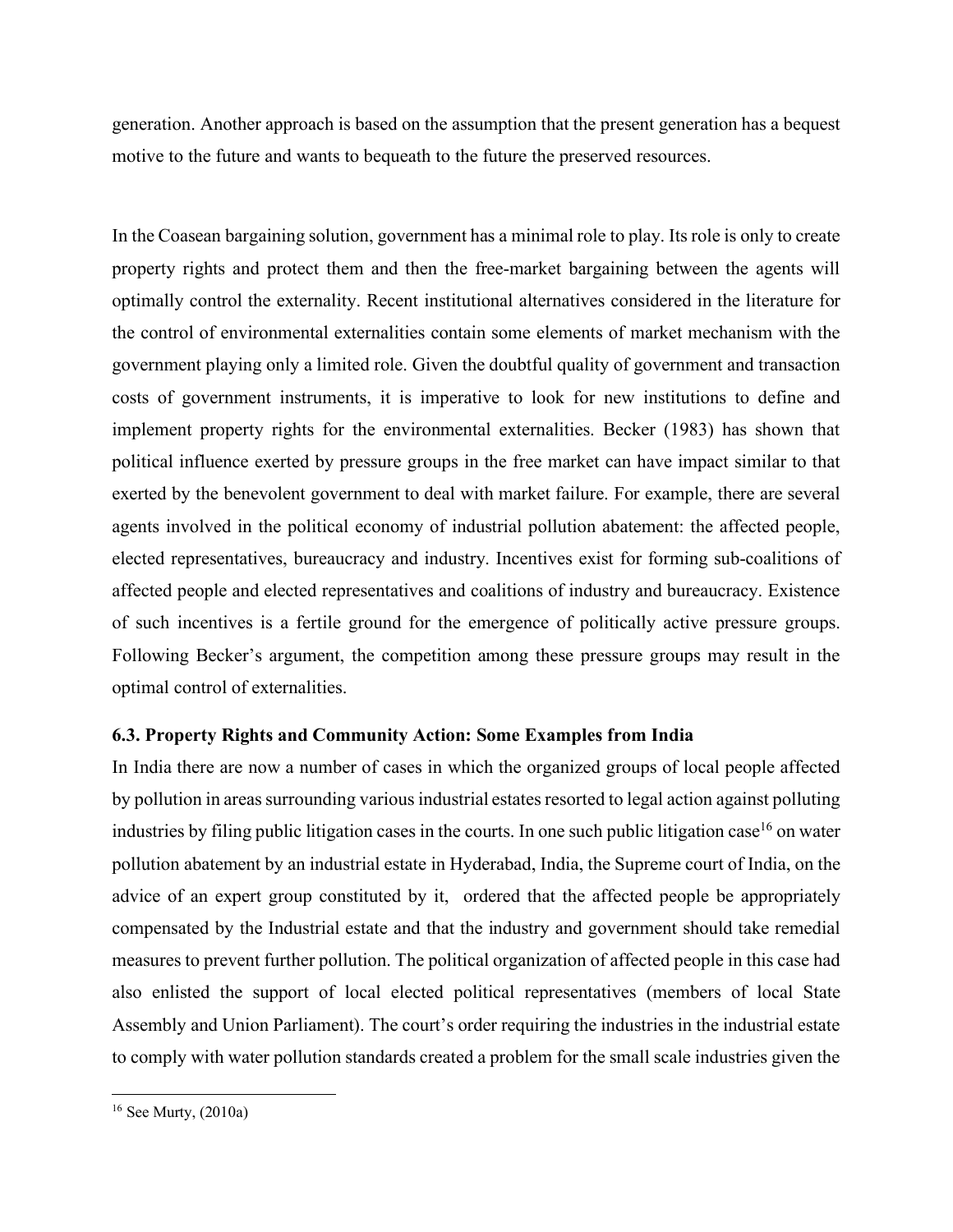scale economies in pollution abatement. To deal with this problem, the industries formed a group to set up a common effluent treatment plant (CETP). The local government has provided an incentive to the industries by sharing a part of capital cost of CETP.

There are several other studies that show that local communities can influence the pollution abatement decisions of industries even in the absence of regulation by the government or in a free market situation. In case of big factories located in different regions of India it is found that the extent of compliance of factories to the environmental standards is related to the characteristics of local communities like the education, political activity etc., apart from the factory specific characteristics17. Even with government regulation, we see a trend of involvement of local communities and environmental groups in all activities of environmental management including design, monitoring, and implementation of environmental laws. This is viewed as the privatization of environmental management with laws permitting local environmental groups and industries to compete with government regulation.

A good example of community as a regulator is the management of common property in the village economies. A common property regime is defined as a situation in which individuals have mutual duties and rights. Individuals' right to limit the group size and the right to prescribe how the resource will be used by each member in the group will together constitute the common property. There is now a successful management of neighborhood forests (common lands) in the village economies by a regime known as Joint Forest Management (JFM) in India. In JFM, there is an agreement between village community and government for a mutually beneficial sharing of management of local forest. The agreement can be either involve the government conceding the property right to local forest land to the village community or the government keeping the property right and sharing the benefits with local community. In the case of village community possessing property rights to village commons or forest lands, the collective action for the management of commons is possible only if there is a complementarity between individual benefits and the benefits to rest of the community<sup>18</sup>. For example, since the conserved forest land increases the

 $\overline{\phantom{a}}$ 

<sup>&</sup>lt;sup>17</sup> See Murty, James and Smita Misra (1999), Pargal and Wheeler (1996) and World Bank (1999).

<sup>18</sup> See Chopra, Kadekudi and Murty (1999) and Murty (1994 ).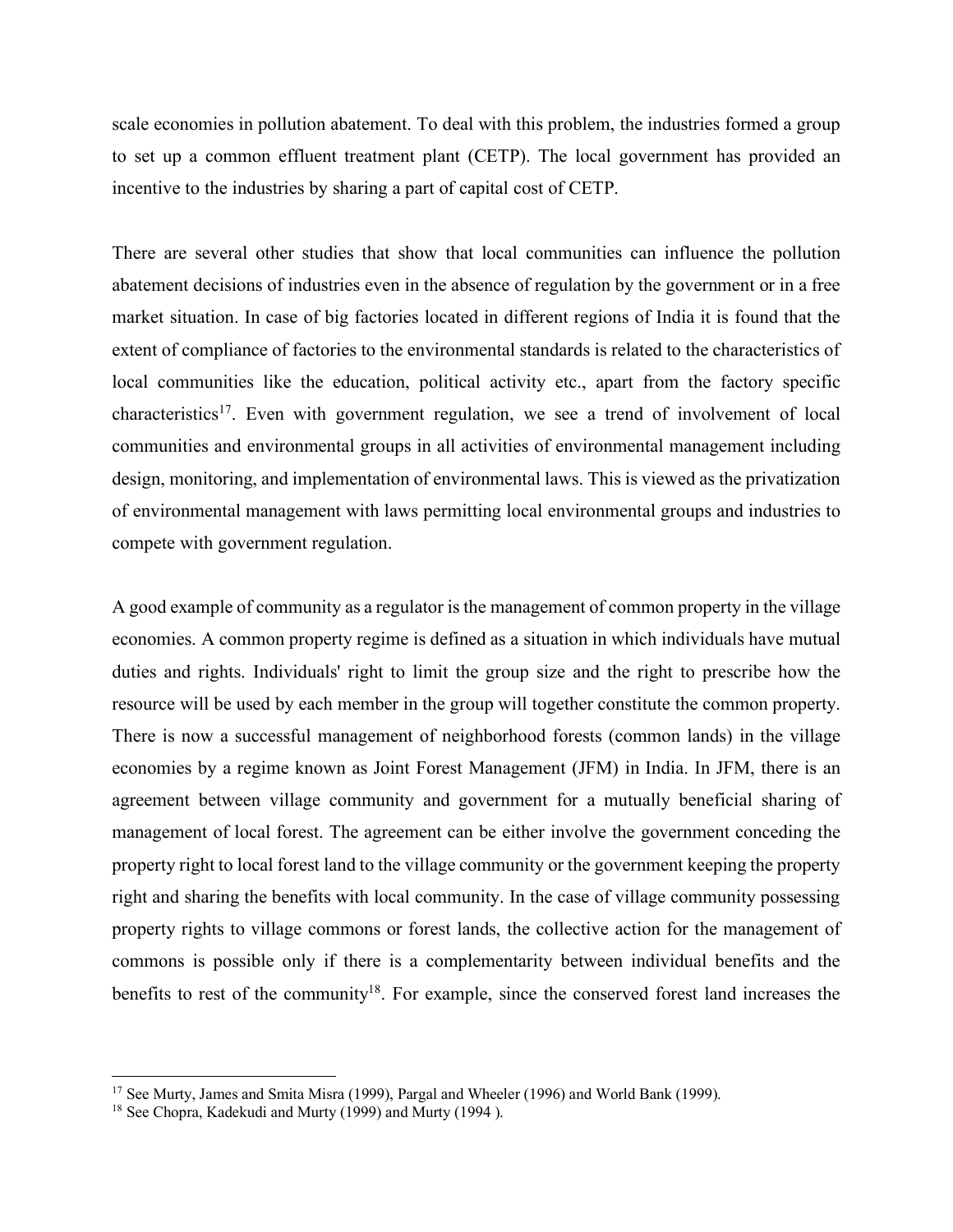supply of water for irrigation and fodder for cattle, the households owning these private assets have incentives to voluntarily contribute towards the preservation of common lands.

#### **7. A Way Forward**

Government, market (consumers and producers) and communities are regulators in the economy, who use various economic instruments for welfare maximization. Government uses prices, quantities, taxes, subsidies, transfers and public expenditures. Given the laws protecting property rights and their preferences and technologies consumers and producers make consumption and production decisions guided by market prices. Communities, through collective action, influence production and consumption decisions to achieve greater social objectives.

The property rights to clean environment granted by the Indian constitution and various laws enacted by the government to ensure sustainable use of natural resources provide incentives to the economic regulators to use some of the economic instruments mentioned above for the efficient management of resources. Historically, in the original constitutions of many countries, there have been no provisions empowering national governments to use regulatory instruments for environmental management. Subsequently, many countries have amended their constitutions to address this problem. The Indian Parliament too made the landmark constitutional amendments: 48, 73 and 74 to empower central and state governments and participatory institutions to use environmental regulatory instruments.

Traditional budgetary policy instruments could be used to achieve environmental objectives. Higher rates of commodity taxes on pollution intensive commodities could regulate the use of environmental resources. Given peoples' preferences for environmental improvements such as river cleaning, conservation of forests and wildlife, etc., income taxes could be used to raise revenue for meeting environmental expenditures. However, commodity and income taxes are only second-best instruments of government policy. In a world with environmental externalities they can be employed to serve the purposes of promoting equity through redistribution, raising revenue for the government, and for correcting environmental externalities. These taxes while improving environmental quality as environmental regulatory instruments, promoting equity, and raising revenue for the governments, result also in distortions in the form of dead-weight/efficiency losses.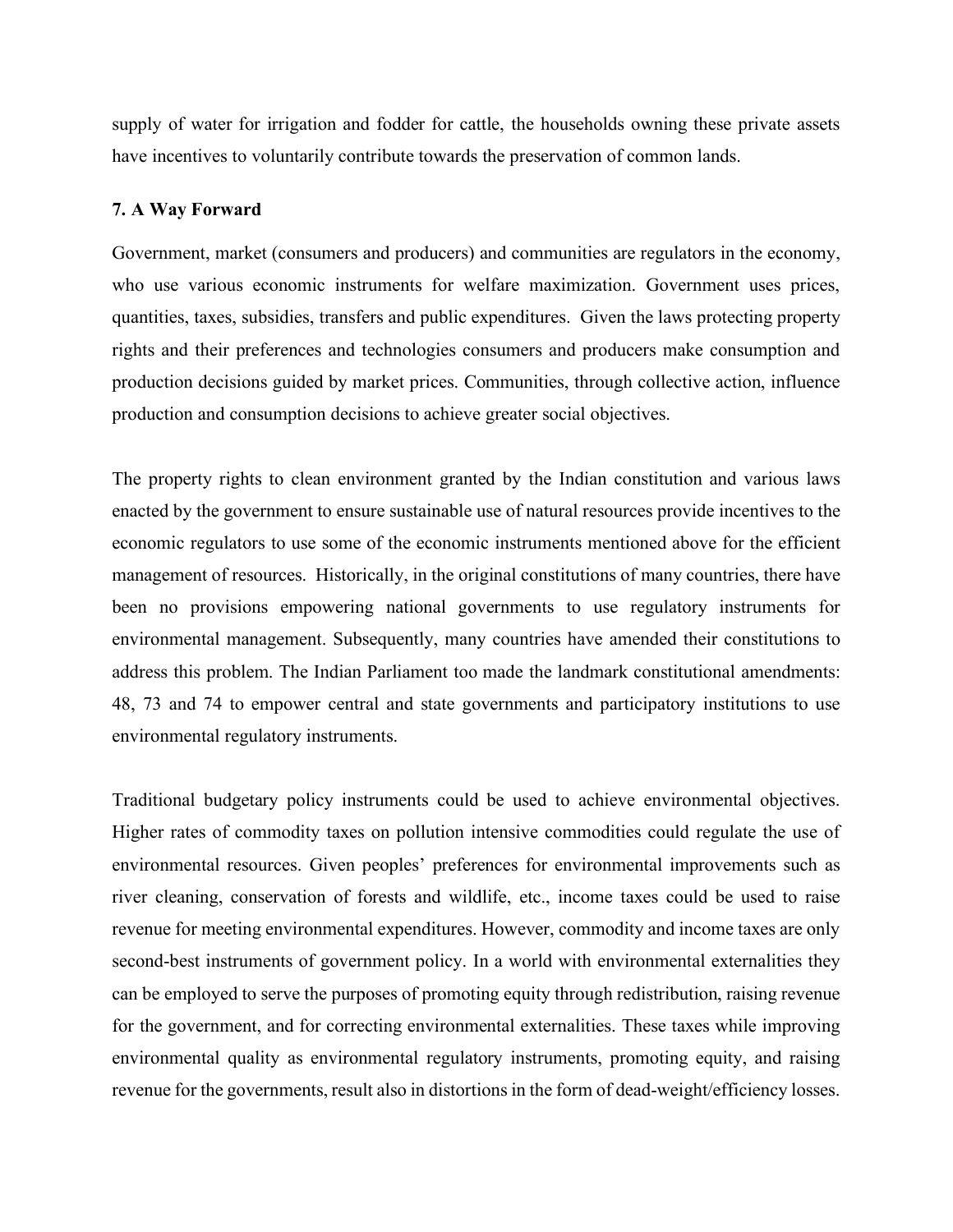Tax reforms undertaken in India in recent times are leading to significant changes in structure of taxes especially commodity taxes. Commodity tax reforms such as adoption of VAT and the more comprehensive GST, which usually involve limited differentiation of tax rates among commodities, tend to make commodity taxes less flexible as instruments for dealing with environmental problems. They need to be supplemented by additional excise taxes on commodities known for generating environmental externalities. In particular, correction of production externalities requires a GST structure that taxes producers for use of externality-generating intermediate inputs.

Environmental policy instruments that are targeted to directly tackle the environmental externality problem include pollution taxes, subsidies that promote use of environmentally friendly technologies, marketable pollution permits, enforcement of property rights, and community action. These instruments, which complement the traditional budgetary policy instruments of government, provide incentives to producers and consumers to take decisions for environmental improvements. While pollution taxes are associated with double dividends in the literature in the form of reducing pollution and earning revenue to the government, enforcement of property rights and community action could result in increased environmental expenditures by government and the industry.

The use of international carbon taxes and carbon permits for climate change mitigation under international agreements have to be integrated with the budgetary policies of national governments for their acceptability by all the concerned stakeholders. The literature shows that there could be a greater acceptability of these instruments if the revenue collected through a carbon tax by an international regulator is distributed among member countries based on either fairness and equity or performance in terms of reduction in  $CO<sub>2</sub>$  emissions.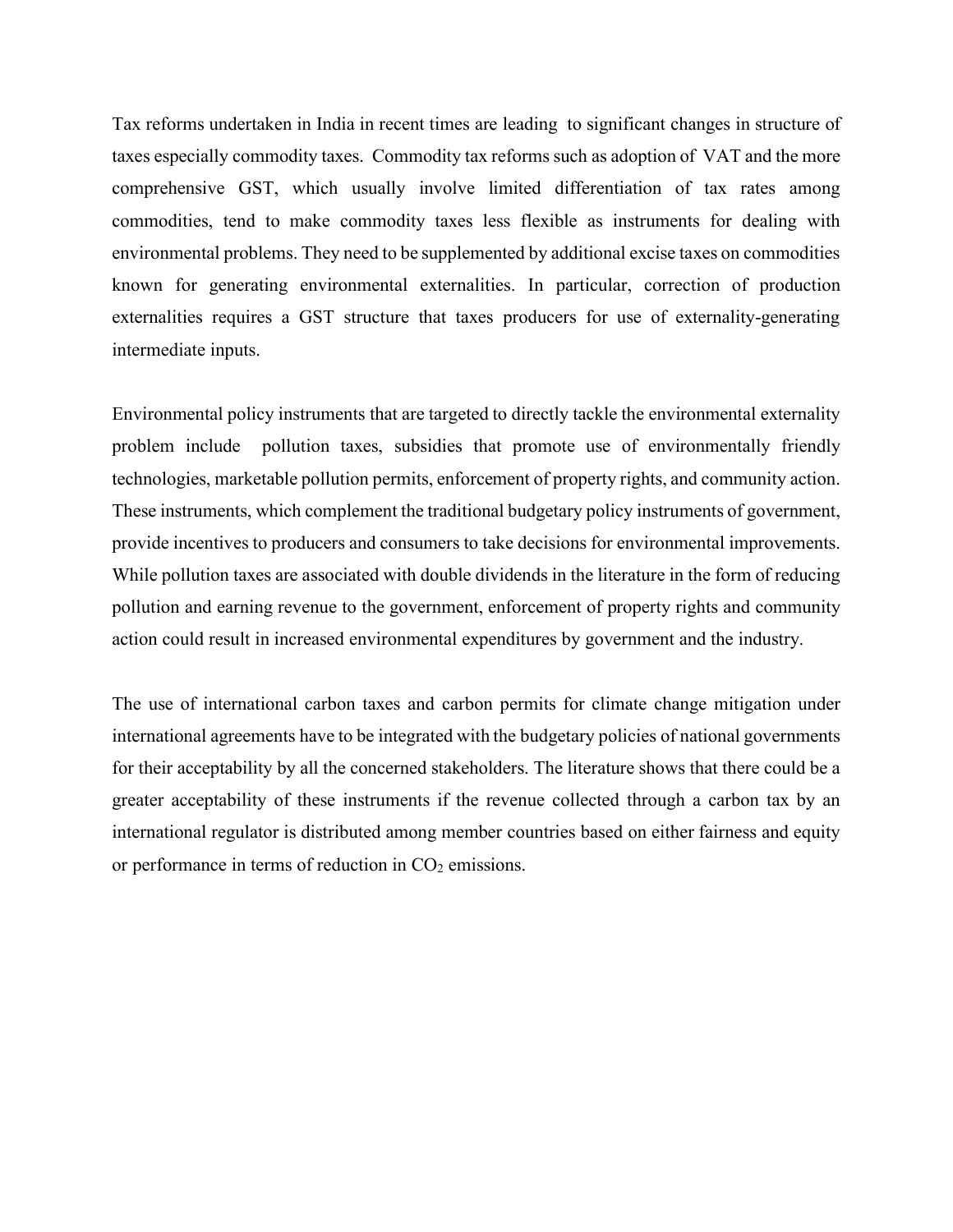## *References*

Atkinson, A. B. and J. E. Stiglitz (1980), Lectures on Public Economics, MaGraw-Hill, New York.

- Baumal, W.J. and W. Oates. (1988): *The Theory of Environmental Policy*, Second Edition, Cambridge University Press. Cambridge.
- Becker, G.S. (1983): A Theory of Competition Among Pressure Groups for Political Influence, *Quarterly Journal of Economics*, vol. 98, pp 371-400

Bovenberg, A. L. and R. A. de Mooij (1994): Environmental Levies and Distortionary Taxation, *American Economics Review* 84, 1085-1089

Bovenberg, A. L. and L. H. Goulder (1996): Optimal Environmental Taxation in Presence of Other Taxes: General Equilibrium Analyses, *American Economic Review* 84, 985-1000

- Chopra Kanchan,Gopal Kadekodi and M N Murty (1999) *Participatory Development: People and Common Property Resources*, SAGE, New Delhi
- Diamond, P. A. and J. A. Mirrlees (1971), Optimal Taxation and Public Production, I and II, American Economic Review 61, 8-27 and 261-278.
- Coase, R.H. (1960): The Problem of Social Cost, *Journal of Law and Economics*, Vol. 3, pp.1-44.
- Jha, R, M N Murty and Satya Paul (1990), *On Fixing Postal Tariffs in India*, National Institute of Public Finance and Policy, New Delhi.
- Markandya, A and M N Murty (2000) *Cleaning Up the Ganges: The Cost Benefit Analysis of Ganga Action Plan*, Oxford University Press, New Delhi, 2000
- Mirrlees, J A (1971), An Exploration in the Theory of Optimal Income Taxation, Review of Economic Studies, 38, 175-208.
- Murty, M.N. (1994), Management of Common Property Resources: Limits to Voluntary Collective Action, *Environmental and Resource Economics*, 4. 581- 594.
- Murty, M N (1996) Fiscal Federalism Approach for Controlling Global Environmental Pollution, *Environmental and Resource Economics*, 8, 449- 459, 1996.
- Murty M N, A.J James and Smita Misra (1999) *Economics of Industrial Pollution: Indian Experience,* Oxford University Press, New Delhi,1999.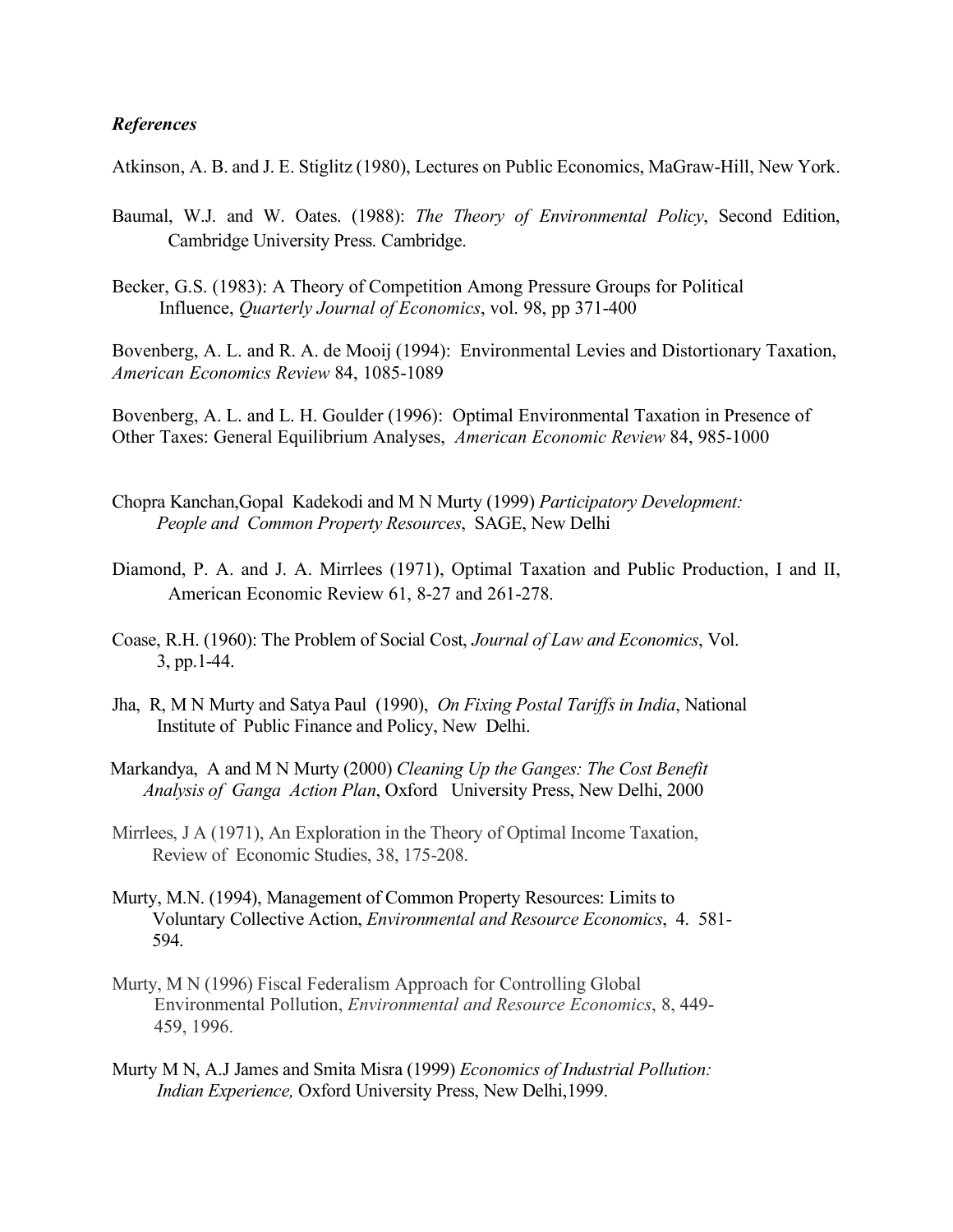- Murty, M N (2010a), Designing Economic and Participatory Institutions for Environment Management in India, Working Paper No.48-10, South Asian Network for Development and Environmental Economics (SANDEE).
- Murty, M N (2010b) *Environment, Sustainable Development and Well-Being: Taxation, Incentives and Valuation,* Oxford University Press, New Delhi, 2009.
- Murty, S (2018), Some principles for corrective taxation of externalities in a second-best world with commodity taxes, Discussion Paper No. DP1801, Centre for International Trade and Development. School of International Studies, Jawaharlal Nehru University, Delhi
- Murty, S (2019), Some results from the Theory of Optimal Taxation and their Relevance for Increasing the Progressivity of Indian Tax Structure, Indian Economic Review, 54, 19-50.
- Nalebuff, Barry (1997) On a Cear Day You Can See the Coase Theorem, in Volume I, Edited by Partha Dasgupta and K.G Maler *The Environment and Emerging Development Issues,* March 1997, Clarendon Press, Oxford. UK.
- Pargal, S and David Wheeler (1996): Informal Regulation of Industrial pollution in Developing Countries: Evidence from Indonesia, *Journal of Political economy*, vlo.104, No.6. pp 1814-27.

Piketty T. and E. Saez (2013) Optimal Labour Income Taxation, Handbook of Public Economics, Edited by A. J. Auerbach, R. Chetty, M. Feldstein, and E. Saez, Volume 5, Chapter 7, 391–474 Elsevier B.V.

Piguou .A.C. (1920): *The Economics of Welfare*, MacMillan, London**.**

Saez, E., (2001): Using Elasticities to Derive Optimal Income Tax Rates, *Review of Economic Studies* 68, 205–229.

- Sandmo, A. (1975), 'Optimal Taxation in the Presence of Externalities', Swedish Journal of Economics 77,86--98.
- Stern, N (2006), *The Economics of Climate Change: Stern's Review*, Cambridge, UK, Cambridge University Press.
- Sukanya Das, M N Murty and Kavita Sardana, (1974),Using Economic Instruments to Fix the Liability of Polluters in India: Assessment of the Information Required and Identification of Gaps Ecology, Economy and Society–the INSEE Journal 4 (2): 45-64, July 2021